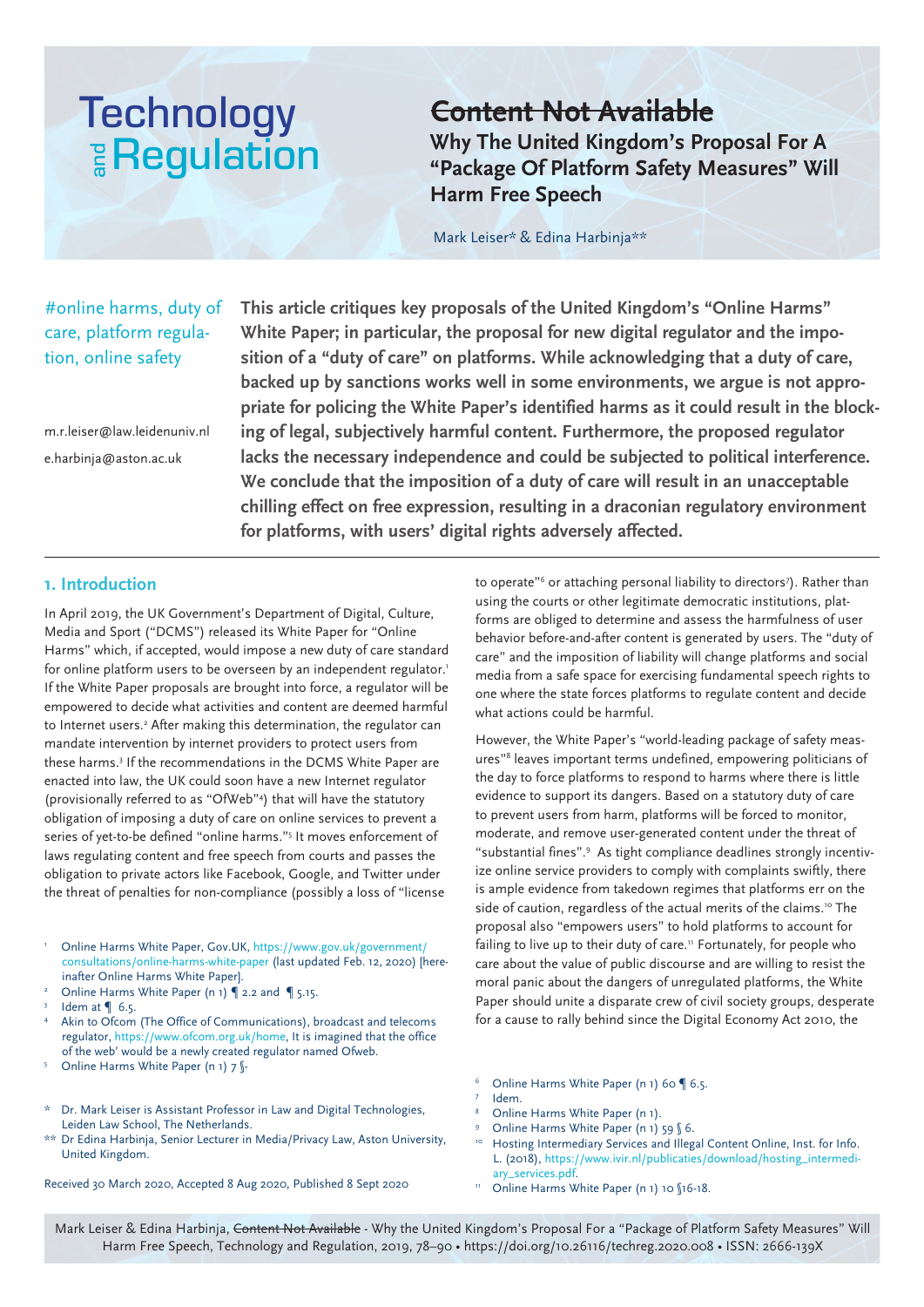SOPA<sup>12</sup>/ACTA<sup>13</sup> protests of 2012<sup>14</sup>, and Articles 10 and 17 of the new Copyright Directive.15 The DCMS intervention might just also help the typical citizen understand why Article 10 of the European Convention of Human Rights<sup>16</sup> is so important to the functioning of our modern society and end the present cycle of everything on the Internet is bad. With free expression at the heart of Western concepts like the marketplace of ideas, democratic deliberation, and the media's role in holding power to account, the challenge of any regulatory intervention online is targeting the effort at the right people, the legitimacy of the intervention, the proportionality of the measure and the effectiveness of steps taken, while ensuring media pluralism and the protection of low-level speech.<sup>17</sup>

This Article provides a brief overview of the events and the numerous hearings and interventions by the UK Parliament and the Government that led to the production of the White Paper. The Article then critiques the "duty of care" proposed in the White Paper, concluding that the imposition of a duty will chill free speech. The next section focuses on the role and independence of the proposed regulator, "OfWeb." This is followed by a critique of the harms identified by the Department of Culture, Media and Sport as justification for the duty of care. The Article concludes with recommendations and next steps.

#### **2 The Bureaucratic Responses**

The White Paper mirrors large parts of the output from the House of Lords' Communication Committee Report<sup>18</sup> and a previous report from the House of Commons DCMS Committee titled "Disinformation and 'fake news': Final Report"<sup>19</sup>: an amalgamation, in part, of what special interest groups believe is in the best interests of their members, rather than the wider digital community at large. The White Paper relies heavily on evidence from NGOs and charities like Doteveryone, the Children's Commissioner, Internet Matters, and Girl Guiding.20 Upon reading the evidence submitted, one could easily conclude that the digital environment remains extremely hazardous and generally unsafe. On the contrary, the public generally believes the Internet is a good thing. In Ofcom's examination of online users, 59% of adults said the benefits outweigh the risks. Only a small percentage said the opposite. Furthermore, 61% of children said the Internet makes their lives better.<sup>21</sup> So where does this nuanced vision

- <sup>12</sup> https://www.congress.gov/bill/112th-congress/house-bill/3261/text
- https://eur-lex.europa.eu/legal-content/EN/TXT/PDF/?uri=CELEX-:52010IP0432&from=GA.<br>The US Congress debated two bills (Stop Online Piracy Act (SOPA) was
- designed to protect the copyright creative industries. The bills were ultimately rejected after unprecedented protests and complaints to American representatives and Senators. The Anti-Counterfeiting Trade Agreement (ACTA) protests flared in Europe out of the belief that the openness of the Internet would be compromised.
- <sup>15</sup> Council Directive (EU) 2019/790, 2019 O.J. (L 130) 92 (EC).
- The Convention for the Protection of Human Rights and Fundamental Freedoms was opened for signature in Rome on 4 November 1950 and came into force on 3 September 1953. As of 16 May 2018, it counts 47 States parties.
- Jacob Rowbottom, To Rant, Vent and Converse: Protecting Low Level Digital Speech, 71 *Cambridge L.J.* 355, (2 Apr. 2012).
- Regulating in a digital world: Final report published, House of Lords Communication Committee (9 Mar. 2019), https://www.parliament.uk/business/committees/committees-a-z/lords-select/communications-committee/inquiries/parliament-2017/the-internet-to-regulate-or-not-to-regulate/.<br>Disinformation and 'fake news': Final Report published, House of Com-
- mons Digital, Culture, Media and Sport Committee (14 Feb. 2019), https:// publications.parliament.uk/pa/cm201719/cmselect/cmcumeds/1791/1791. pdf.
- 
- Online Harms White Paper (n 1).<br>Online Nation, Ofcom 3 (30 May 2019) https://www.ofcom.org.uk/\_\_data/ assets/pdf\_file/0025/149146/online-nation-report.pdf 141.

#### come from?

After the Cambridge Analytica scandal,<sup>22</sup> a series of hearings across a wide range of UK government entities were launched into the role of platforms in everything from disrupting democracy to causing long-term harm to children, facilitating abusive content.<sup>23</sup> The general consensus was that "something must be done."24 Ironically, those same Members of Parliament (MPs) took to platforms to publicize how their plan was going to make the Internet safe again. The White Paper follows the Government's proposals set out in the Internet Safety Strategy Green Paper from October 2017<sup>25</sup> and the Digital Charter from January 2018.26 The key principles for future regulation are parity ("what is unacceptable offline should be unacceptable online"), *openness*, *transparency*, the *protection of human rights*, and the *protection of children*. 27 In February 2019, the House of Commons DCMS Committee published their report, "Disinformation and 'Fake News',"28 calling for government action to curtail the dissemination of deceptive content.<sup>29</sup> The White Paper goes even further, including disinformation within the list of harms that platforms will be under a duty of care to prevent.<sup>30</sup>

The Government and both Houses of Parliament agreed that there needs to be extensive regulation of the Internet and, in particular, social media.<sup>31</sup> To justify the need for intervention, they cite everything from issues with political advertising<sup>32</sup> (in particular, the UK's referendum on the Continued Membership of the European Union (Brexit)), to fake news and online manipulation,<sup>33</sup> data breaches by the tech giants,34 the lack of competition in the Internet's mainstream (social

- <sup>22</sup> The Cambridge Analytica files, (*The Guardian*) https://www.theguardian. com/news/series/cambridge-analytica-files (last accessed 6 May 2019).
- <sup>23</sup> See ICO issues maximum  $\bar{f}_5$ 00,000 fine to Facebook for failing to protect users' personal information, Info. Commissioner's Off. (25 Oct. 2018), https://ico.org.uk/facebook-fine-20181025; House of Commons Digital, Culture, Media and Sport Committee, (n 19); Addressing harmful online content, Ofcom (18 Sept. 2018), https://www.ofcom.org.uk/\_\_data/assets/ pdf\_file/0022/120991/Addressing-harmful-online-content.pdf; Government response to the Internet Safety Strategy Green Paper, HM Government (May 2018), https://assets.publishing.service.gov.uk/government/ uploads/system/uploads/attachment\_data/file/708873/Government\_Re-<br>sponse\_to\_the\_Internet\_Safety\_Strategy\_Green\_Paper\_-\_Final.pdf.
- <sup>24</sup> Sonia Livingstone, Rethinking the rights of children for the Internet Age, Available at https://blogs.lse.ac.uk/parenting4digitalfuture/2019/04/03/rethinking-the-rights-of-children-for-the-internet-age/ (last accessed 25 April 2019).
- <sup>25</sup> HM Government, Internet Safety Strategy Green paper, October 2017, Available at: https://assets.publishing.service.gov.uk/government/ uploads/system/uploads/attachment\_data/file/650949/Internet\_Safety\_Strategy\_green\_paper.pdf (last accessed 6 May 2019).
- Digital Charter, Gov.UK, https://www.gov.uk/government/publications/ digital-charter (last accessed 8 Apr. 2019).
- 
- <sup>27</sup> Ibid.<br><sup>28</sup> House of Commons Digital, Culture, Media and Sport Committee (n 19).
- $29$  (n 19) 64.
- <sup>30</sup> Online Harms White Paper (n 1) 31<br><sup>31</sup> Online Harms White Paper (n 1): H
- <sup>31</sup> Online Harms White Paper (n 1); House of Lords Communication Committee (n 18) and House of Commons Digital, Culture, Media and Sport Committee (n 19). 32 Online Harms White Paper (n 1) 28-29. See also Vote Leave's targeted
- Brexit ads released by Facebook, (*BBC News*, 26 July 26 2018), https:// www.bbc.co.uk/news/uk-politics-44966969.
- <sup>33</sup> Online Harms White Paper (n 1) 22-23. See Articles on Fake news, The Conversation, https://theconversation.com/uk/topics/fake-news-33438 (last accessed 30 May 2019).
- <sup>34</sup> Idem at 31-32; see generally Sam Schechner & Mark Secada, You Give Apps Sensitive Personal Information. Then They Tell Facebook, (*Wall St. J.,* 22 Feb. 2019), https://www.wsj.com/articles/you-give-apps-sensitive-personal-information-then-they-tell-facebook-11550851636.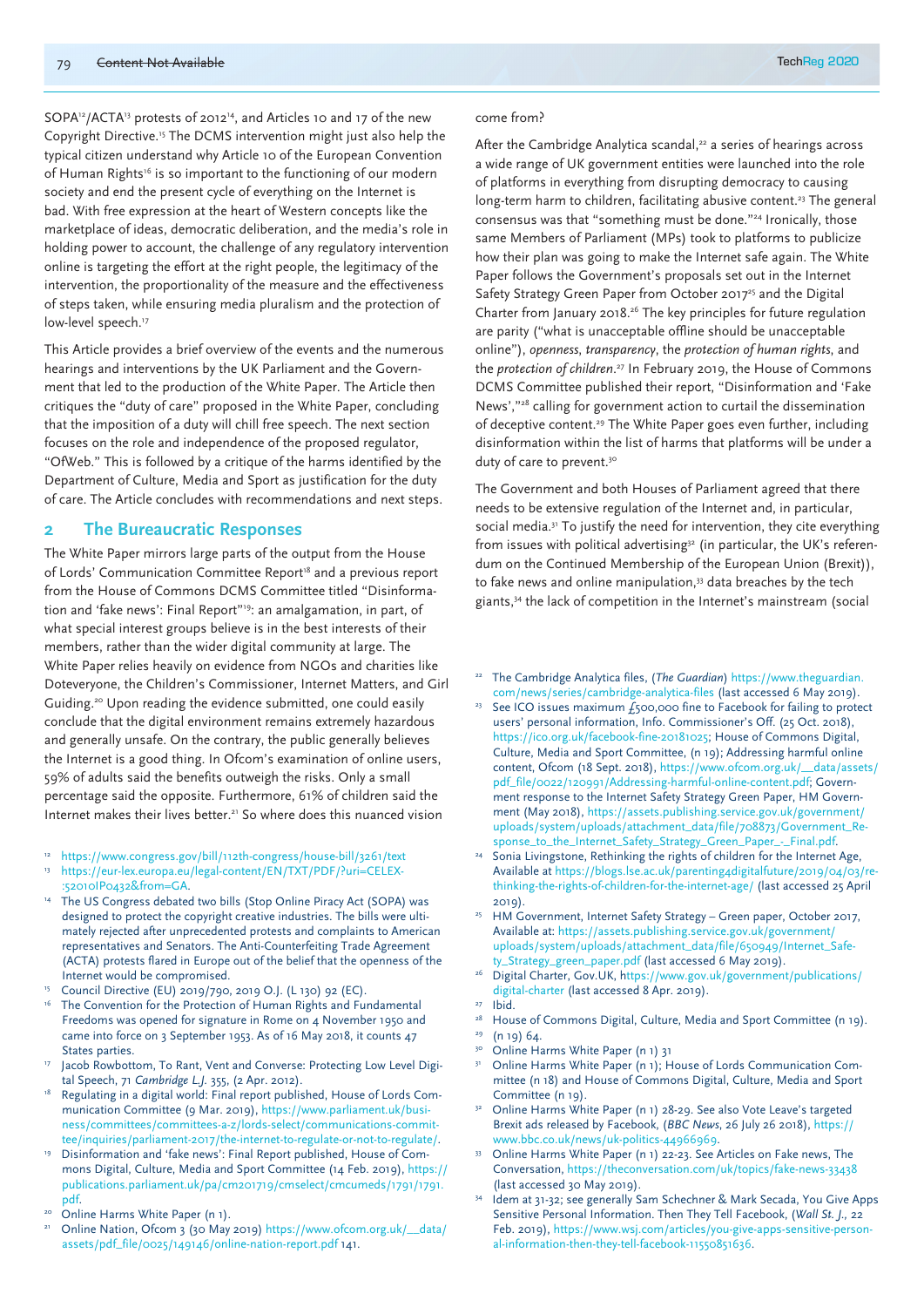networking, search engines, advertising),<sup>35</sup> child abuse<sup>36</sup> and harms to children (including self-harm threats),<sup>37</sup> terrorist and extremist content,<sup>38</sup> and even knife crime.<sup>39</sup> The Committee expressed confidence that their proposal will address all of these issues, regardless of how different their causes and consequences.40

The White Paper recommends establishing a new independent regulator for the Internet<sup>41</sup> and the adoption of a co-regulatory model similar to broadcast regulation,<sup>42</sup> despite the fact that wireless internet is transmitted in a similar manner to the broadcasting signal, the Internet has almost zero resemblance to broadcasting. The new "OfWeb" will draft codes of conduct that set out principles of online safety and the "duty of care,"43 backed up by reporting requirements and effective enforcement powers.<sup>44</sup> The regulator will also have responsibilities to promote education and awareness-raising about online safety, take a risk-based approach, 'prioritising action to tackle activity or content where there is the greatest evidence or threat of harm, or where children or other vulnerable users are at risk.'45 Additionally, the regulator will be tasked to safeguard innovation, and to protect digital rights, 'being particularly mindful to not infringe privacy and freedom of expression.'46 This regulatory effort actually goes hand-in-hand with what Facebook CEO Mark Zuckerberg recently proposed in his regulatory vision for Facebook.47 Understandably, the proposal has attracted opposition and warnings from civil society groups, human rights advocates, lawyers, and academics.48 Given

- <sup>35</sup> Online Harms White Paper (n 1) 27-28; Matt Binder, Google hit with \$1.7 billion fine for anticompetitive ad practices, (*Mashable, 20* Mar. 2019), https://mashable.com/article/google-eu-antitrust-fine-ads/.
- Online Harms White Paper (n 1) 50; Jamie Grierson, Met police 'overwhelmed' by surge in online child sexual abuse, (*The Guardian*, 28 Mar. 2019), https://www.theguardian.com/uk-news/2019/mar/28/london- metropolitan-police-overwhelmed-by-surge-in-online-child-sexual-abuse-watchdog-finds.
- Online Harms White Paper (n 1) 19; Sarah Marsh & Jim Waterson, Instagram bans 'graphic' self-harm images after Molly Russell's death, (*The Guardian*, 7 Feb. 2019), https://www.theguardian.com/technology/2019/ feb/07/instagram-bans-graphic-self-harm-images- after-molly-russells-death.
- Online Harms White Paper (n 1) 14; Preventing the dissemination of terrorist content online, European Parliament (Sept. 2018), http://www.europarl. europa.eu/legislative- train/theme-area-of-justice-and-fundamental-rights/ file-preventing-the-dissemination-of-terrorist-content-online.
- <sup>39</sup> Online Harms White Paper (n 1) 13. The report implies that online content allegedly glorifies gangs, and has led to an increase in knife crimes (the Report cites ONS (2019). Crime in England and Wales, Year Ending September 2018. Available at: https://www.ons.gov.uk/ peoplepopulationandcommunity/crimeandjustice/bulletins/crimeinenglandandwales/ yearendingseptember2018). This is unsupported and the causation/correlation is vague. See generally Knife Crime, (*The Guardian)*, https://www. theguardian.com/uk/knifecrime (last accessed 31 May 2019).
- Online Harms White Paper (n 1) 11-41.
- Idem at 57 (OfWeb is the suggested name. However, the paper suggests Ofcom may initially be given the task.).
- <sup>42</sup> Idem.
- <sup>43</sup> William Perrin & Lorna Woods, Reducing harm in social media through a duty of care, CarnegieUK Trust (8 May 2018), https://www.carnegieuktrust. org.uk/blog/reducing-harm-social-media-duty-care/.
- 
- 
- 
- 44 Online Harms White Paper (n 1) Section 7.42 and 6.<br>45 Ibid, p. 53.<br>46 Ibid. 47 Regulating in a Digital World, House of Lords Select Committee on Comm. (9 Mar. 2019), https://publications.parliament.uk/pa/ld201719/ldselect/ ldcomuni/299/29902.htm.
- <sup>48</sup> See, e.g., PI's take on the UK government's new proposal to tackle "online harms", Privacy Int'l (8 Apr. 2019), https://privacyinternational.org/ news/2779/pis-take-uk-governments-new-proposal-tackle-online-harms; Jim Killock & Amy Shepherd, The DCMS Online Harms Strategy must "design in" fundamental rights, Online Rts. Group (8 Apr. 2019), https:// www.openrightsgroup.org/blog/2019/the-dcms-online-harms-strategymust-design-in-fundamental-rights; UK: More regulation of content online

the DCMS's promises and passion for new regulation, it is unlikely that the submissions substantially alter the proposal, no matter how well-evidenced and reasonable.

The White Paper is the latest in a long line of government reports and policy documents emanating from, among others, the controversy surrounding the vote on the United Kingdom's continued membership in the European Union (Brexit) and concerns about Russian interference in democratic discourse. The DCMS White Paper is the latest of these reports and focuses on the identification of "online harms" that are then used to justify the creation of a new regulator for Internet platforms. The harms are linked to and supported by evidence and reports filed by a large number of civil society groups, NGOs, charities, and child protection advocates.49 The DCMS White Paper argues that these online harms are severe enough to warrant new and Internet-specific regulation. It also claims to reflect the changing tide in the way the government and society think about the Internet.

Despite numerous laws already in place to tackle some of the identified harms and numerous laws regulating content, actions, and behavior,50 the White Paper attempts to pass the government's own policing responsibilities onto platforms; in other words, "it is *your* platform, *you* have to deal with it". The ethos of the White Paper is simple: platforms are seen as public spaces and are no different from theme parks, offices, and restaurants. Risk-based legal regimes like the UK's Health and Safety Act and the EU's General Data Protection Regulation have successfully deployed a duty of care before; therefore, as Facebook et al. are places where people gather, the imposition of a duty of care will work between platforms and users too. As we discuss in the next section, there are fundamental flaws with this argument.

### **3 How a Duty of Care Will Chill Free Speech**

A duty of care normally carries with it a "three-stage test of foreseeability, proximity, and policy."<sup>51</sup> Foreseeability and proximity involve an examination of the factual circumstances of the parties.<sup>52</sup> Policy considerations usually require the court to deploy foresight into the consequences for other parties, not part of the dispute. The test requires the court to determine whether there is a legal relationship between the parties of the dispute;<sup>53</sup> for example, does an employer have a duty of care to its employees? Does a business have a duty of care to its customers? Does a building site operator have a duty of care to its visitors? A legal requirement to keep a place safe not only makes sense, but also puts prevention at the heart of the legal regime. Secondly, one of the central purposes of a duty of care is to apply similar duties to similar facts.<sup>54</sup> Once a court establishes that a duty of care is owed between x and y in circumstances z, then that decision applies to all future cases of the same kind. Of course, this duty will then be foreseeable and more certain, and not vague as suggested in the White Paper, both in terms of harms and individuals owed to.

risks right to privacy and free expression, Article 19 (19 June 2018), https:// www.article19.org/resources/uk-more-regulation-of-content-online-risksrights- to-privacy-and-free-expression/.

- <sup>49</sup> Examples include reports cited in the Online Harms White Paper (n 1) 13 14.
- 50 Abusive and Offensive Online Communications: A Scoping Report, L. Commission at 66-96 (1 Nov. 2018), https://s3-eu-west-2.amazonaws.com/ lawcom-prod-storage- 11jsxou24uy7q/uploads/2018/10/6\_5039\_LC\_Online\_Comms\_Report\_FINAL\_291018\_WEB.pdf.
- <sup>51</sup> *Caparo Industries v. Dickman* [1990] 2 AC 605 (HL).
- Ibid per Lord Roskill at 629 627
- <sup>53</sup> Ibid per Lord Oliver of Aylmerton at 632 634
- <sup>54</sup> Ibid at 618 619 per Lord Bridge of Harwich; Brennan J. in the High Court of Australia in *Sutherland Shire Council v. Heyman* (1985) 60 A.L.R. 1, 43–44.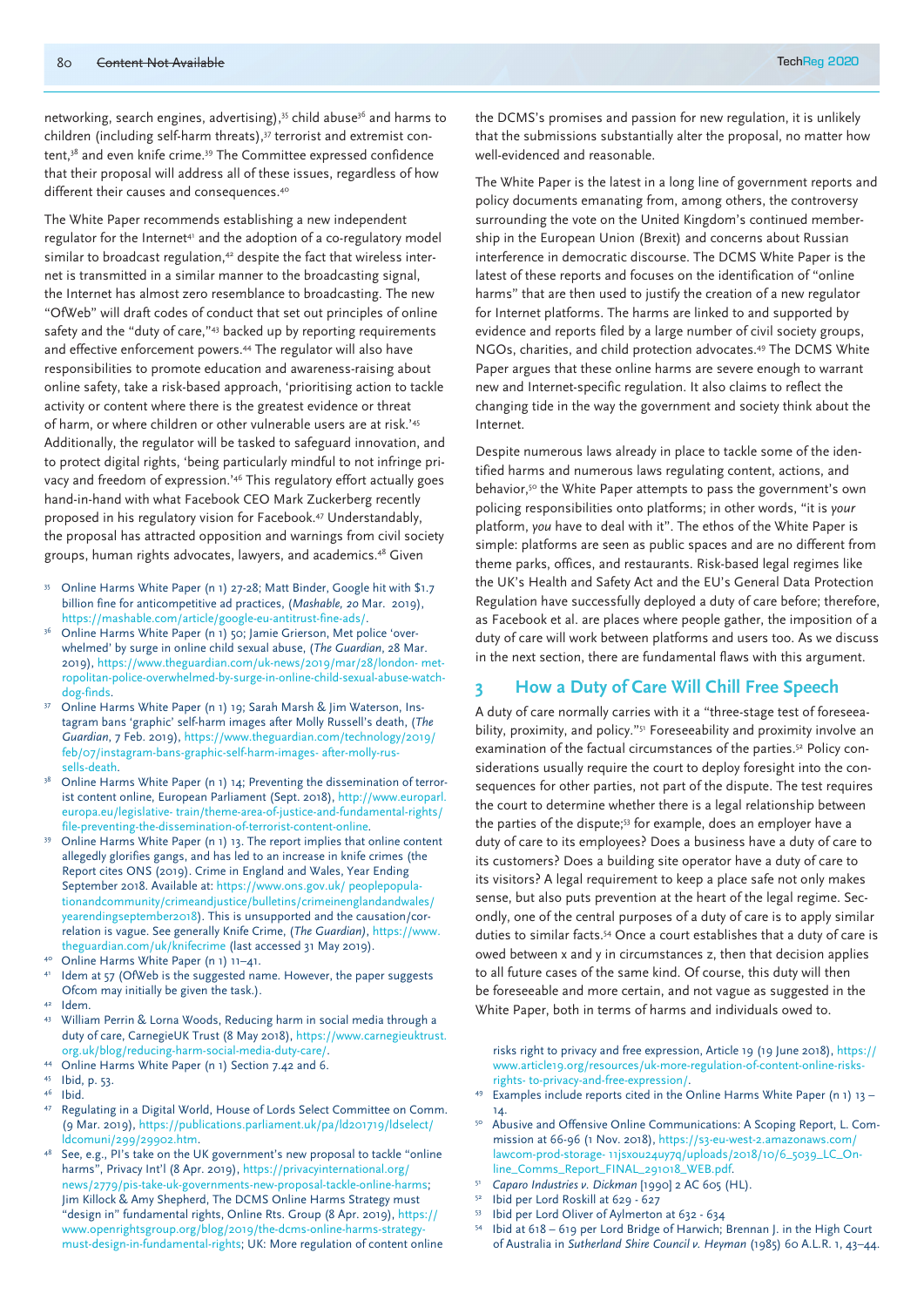Applying a duty of care between platforms and users to speech, however, will require platforms to block entire categories of speech, based on a legal obligation to block specific kinds of harm in the future. Cyber-bullying might cause individualized harms, but another user might not view others' comments as bullying. Trolling and swearing, for example, might be completely unacceptable to one person, but acceptable to another. Trolling is purely subjective speech that may, on occasion, rise to the threshold of criminal speech. An example would be grossly offensive, obscene, indecent or menacing communications regulated by s. 127 of the Communications Act 2003. Trolling that does not pass this threshold, would not be considered criminal now. For this reason, there are no laws regulating this kind of speech or content wherein the legal test of harm or offence is subjective and a recipient of speech/content gets to be the sole determinant of whether something causes harm.55 In a recent high-profile event, a columnist for the New York Times accused an academic of abuse for referring to him as a "metaphorical bedbug".56 The DCMS report offers no guidance about how platforms should police metaphors.

In the UK, the test required before criminal charges will be brought against content posted on social media is one of such gross offensiveness that criminal charges should be brought.<sup>57</sup> After several controversial and high-profile prosecutions,58 the Public Prosecutor issued guidelines for the prosecution of grossly offensive speech.<sup>59</sup> These limit prosecutions under Section 127 of the Communications Act 2003 to cases which go beyond those which are "[o]ffensive, shocking or disturbing; or [s]atirical, iconoclastic or rude; or [t]he expression of unpopular; or unfashionable opinion about serious or trivial matters, or banter or humor, even if distasteful to some or painful to those subjected to it."60 The threshold for bringing criminal charges is high, yet the DCMS bases their report on broad categories of speech that does not come close to the threshold of criminality.

One of the challenges of regulating content is differentiating between the risk of harm and the *uncertainty* that the harm may or may not occur.<sup>61</sup> Imposing a duty of care on platforms to tackle harms

- <sup>55</sup> Section 127 of the Communications Act 2003 should be interpreted as an objective test. Would a reasonable person view the communication as 'grossly offensive or of an indecent, obscene or menacing character'.
- <sup>56</sup> @davekarpf, Twitter (26 Aug. 2019, 2:07 PM), https://twitter.com/davekarpf/status/1166094950024515584. See Allan Smith, A professor labeled Bret Stephens a 'bedbug.' Here's what the NYT columnist did next, (*NBC News*, 27 Aug. 2019), https://www.nbcnews.com/politics/politics-news/ professor-labeled-bret-stephens-bedbug-here-s-what-nyt-columnist-n1046736.
- 
- 57 Communications Act 2003, c. 21, § 127 (UK).<br><sup>58</sup> *Chambers v Director of Public Prosecutions* [2012] EWHC 2157 (PC). See also Azhar Ahmed Sentencing Remarks, Available at https://www.judiciary. uk/wp-content/uploads/JCO/Documents/Judgments/azhar-ahmed-sentencing-remarks-09102012.pdf (last accessed 12 Sept 2019); "Man who racially abused Stan Collymore on Twitter spared prison", (*The Guardian*, 21 Mar 2012), Available at https://www.theguardian.com/technology/2012/ mar/21/man-racially-abused-collymore-twitter-spared-prison (last accessed 11 Sept 2019).<br>Director of Public Prosecutions, "Social Media - Guidelines on prosecuting
- cases involving communications sent via social media", Revised: 21 August 2018, Available at: https://www.cps.gov.uk/legal-guidance/social-media-guidelines-prosecuting-cases-involving-communications-sent-so-
- cial-media (last accessed 23 March 2020). 60 Director of Public Prosecutions, "Interim guidelines on prosecuting cases involving communications sent via social media", Available at https:// adam1cor.files.wordpress.com/2012/12/117342720-social-media-dpp.pdf, (last accessed 12 September 2019).<br>For a detailed explanation on the difference between risk and uncertainty,
- see Volz, K. G., & Gigerenzer, G. (2012). Cognitive processes in decisions under risk are not the same as in decisions under uncertainty. *Frontiers in Neuroscience*, 6, 105.

associated with content *ex post* is fundamentally different from the imposition of a duty of care on platforms for the *uncertainty* that users may generate content that causes harm. Risk can be accounted and modelled for and quantified through pricing strategies, while *uncertainty* is a risk than cannot be measured. Its reliance on the evidence of numerous NGOs, charities, consumer protection groups, and other advocates informs us of numerous *types* of harms<sup>62</sup>, but none can predict *when* or *how* these harms will take place.

The imposition of a duty of care backed by financial sanctions onto platforms, spins both the *uncertainty* about the frequency and the likelihood and validity of the harms themselves into the *risk* of harms associated with user-generated content. Once this occurs, risk can be modelled and priced. This is a dangerous path leading to a chilling effect on permitted content. First, are the unknowns. As Douglas Adams writes in the Hitchhiker's Guide to the Galaxy, "the major difference between a thing that might go wrong and that thing that cannot possibly go wrong is that when a thing that cannot possibly go wrong goes wrong, it usually turns out to be impossible to get at or repair."63 Second, once something is priced, the imposition of a duty of care establishes a transaction cost for content; speech deemed too costly to the platform will be filtered, blocked and/or removed *ex ante* rather than *ex post*, especially when the uncertainty surrounding content is determined to have too high a transaction cost, regardless of its *actual risk*. In other domains, where one sees the imposition of a duty of care (i.e. environmental law<sup>64</sup> or health and safety<sup>65</sup>), the law serves to mitigate the distribution costs of uncertainty through legal conventions like the precautionary principle<sup>66</sup> or the preventative measures rule.<sup>67</sup> Prentice-Dunn & Rogers argue that preventative regimes operate best when it is possible to predict outcomes that are contrary to totally rational decision making.<sup>68</sup> But regulating speech through precaution or prevention is a disproportionate response to the various forms of uncertainty. An online harm may come about from one or more causes, and if it occurs, one or more effects. In isolation, an innocuous comment may cause little harm, but the cumulative effect might cause substantial harm.

The duty of care would require platforms to avoid content that would place them at fault for a list of harms. In practice, this means that platforms would be under a statutory obligation to take reasonable care. If there was no duty of care to prevent a certain harm; in these circumstances, the law would permit platforms to act unreasonably. Yet, cases in English law about duty of care are limited to whether

- <sup>62</sup> Department for Digital, Culture, Media & Sport and UK Council for Internet Safety, Online harms research publications, Available at https://www. gov.uk/government/collections/online-harms-research-publications (last accessed 3 Sept 2019).<br><sup>63</sup> Douglas Adams (2000), *Mostly Harmless* (New York: Del Rey).<br><sup>64</sup> At the European level, the precautionary principle was enshrined in the
- 
- Maastricht Treaty in 1992. It is now included in Article 191 of the Treaty on the Functioning of the European Union among the principles underpinning
- EU environmental policy.<br><sup>65</sup> The Health and Safety at Work etc Act 1974; See also Management of
- Health and Safety at Work Regulations (MHSWR) 1999.<br><sup>66</sup> M.D. Rogers. Scientific and technological uncertainty, the precautionary principle, scenarios and risk management. *Journal of Risk Research*, 4(1):1–15, 2001; See also doteveryone, "A digital duty of care", Available at https://doteveryone.org.uk/wp-content/uploads/2019/02/Doteveryone-briefing-a-digital-duty-of-care.pdf (last accessed 3 September 2019).
- <sup>67</sup> Niskanen, T., Naumanen, P., & Hirvonen, M. L. (2012). An evaluation of EU legislation concerning risk assessment and preventive measures in occupational safety and health. *Applied ergonomics*, 43(5), 829-842.
- <sup>68</sup> Prentice-Dunn, S., & Rogers, R. W. (1986). Protection motivation theory and preventive health: Beyond the health belief model. *Health Education Research*. I(3), 153-161.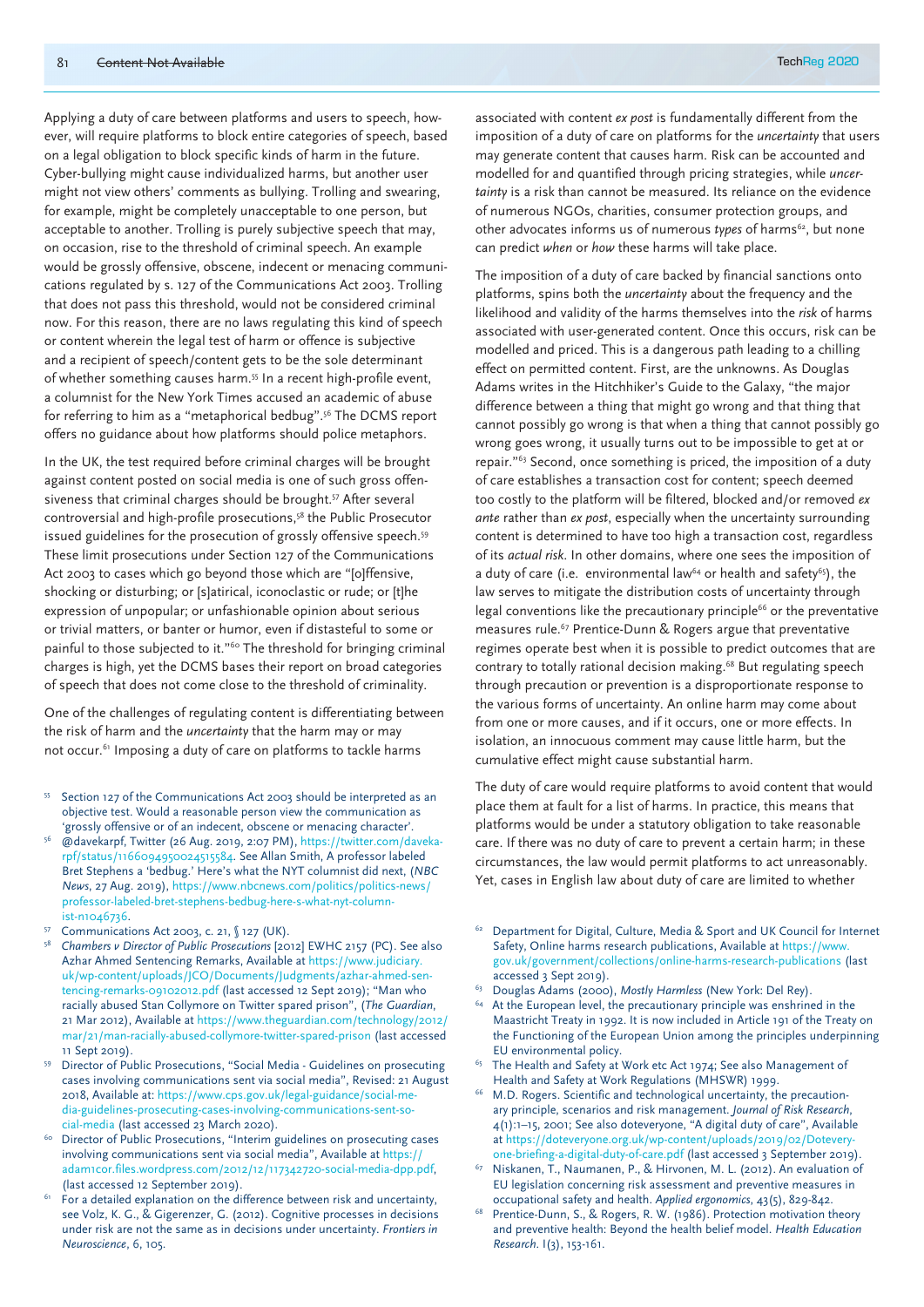the duty of care was applied properly and whether the party with the obligation acted reasonably.<sup>69</sup> Most duties of care cases involve an examination of the application of vague concepts like "foreseeability," "proximity," and "fair, just and reasonable."<sup>70</sup> The scope of the duty is unrelated to legal causation: should we limit the extent of the defendant's responsibility for the harm despite the fact that the defendant's fault was a but-for cause of the harm? It is difficult to contemplate that platforms, rather than user-generated content, is the but-for cause of harm, that can only be identified by a new regulator.

## **4 Online Harm Offensive**

The government defines "online harm" as "online content or activity that harms individual users, particularly children, or threatens our way of life in the UK, either by undermining national security or by reducing trust and undermining our shared rights, responsibilities and opportunities to foster integration."<sup>71</sup> The vague definition ironically refers to the UK's "way of life" and "rights," but the list of harms contradicts this proposition. Having analyzed the White Paper,72 the EDPS report on Online Manipulation.<sup>73</sup> the High Level Working Group's Report on Disinformation,74 the House of Lords' Communication Committee Report on Regulating the Internet,<sup>75</sup> and any of the hundred other reports into deceptive media online, one could be forgiven for thinking that "harms" are an invention of the World Wide Web. Although it is clear that the Internet's architecture and scale make some harms easier to facilitate,<sup>76</sup> it is also true that the diffusion of harms, especially within the context of communication, has always been a danger for society.

The White Paper's framework aims to regulate harms "based on an assessment of their prevalence and impact on individuals and society."77 Rather than relying on compelling evidence, this is based on a handful of surveys and media reports, largely provided by a variety of outside groups with their own agendas.<sup>78</sup> Even more troubling is the fact the list of harms is "by design, neither exhaustive nor fixed."79 This is justified by claiming that a "static list could prevent swift regulatory action to address new forms of online harm, new technologies, content and new online activities."80 Consequently, in the right political climate, OfWeb could theoretically proclaim *anything*

- <sup>69</sup> Key cases: *Donoghue v Stevenson* [1932] AC 562; T*opp v London Country Bus* [1993] 1 WLR 976; *Home Office v Dorset Yacht Co Ltd* [1970] AC 1004.
- Howarth, D. (2006). Many Duties of Care—Or a Duty of Care? Notes from the Underground. *Oxford Journal of Legal Studies*, 26(3), 449-472.
- Online Harms White Paper (n 1) 30.
- Online Harms White Paper (n 1).
- EDPS Opinion on online manipulation and personal data, Opinion 3/2018, available at: https://edps.europa.eu/sites/edp/files/publication/18-03-19\_
- online\_manipulation\_en.pdf. 74 The final report "A multi-dimensional approach to disinformation" is available at https://ec.europa.eu/digital-single-market/en/news/final-reporthigh-level-expert-group-fake-news-and-online-disinformation. 75 House of Lords Communication Committee (n 18).
- 
- <sup>76</sup> Council of Europe, Parliamentary Assembly, Resolution 1970 (2014), Internet and politics: the impact of new information and communication technology on democracy, Available at https://assembly.coe.int/nw/xml/ XRef/Xref-XML2HTML-en.asp?fileid=20447&lang=en, Accessed 30 May 2019.
- Online Harms White Paper (n 1) 30.
- Ofcom (2018). Adults' Media Use and Attitudes Report. Available at: https://www.ofcom.org.uk/\_\_data/assets/pdf\_file/0011/113222/Adults-Media-Use-and-Attitudes-Report-2018.pdf Ofcom and ICO (2018). Internet users' experience of harm online 2018. Available at: https://www.ofcom.org. uk/\_\_data/assets/pdf\_file/0018/120852/Internet-harm-research-2018-report.pdf Accessed 6 May 2019.
- Online Harms White Paper (n 1) 30.

<sup>80</sup> Ibid.

harmful, including academic articles that criticize OfWeb's approach for its chilling effect on free expression.

The White Paper identifies twenty-three harms in total.<sup>81</sup> Some of them are already criminal offenses, others are so vague it would be a regulatory achievement for OfWeb to come up with a definition that sounds good in theory, but also works in practice. The DCMS report categorizes these harms in three groups: harms with a clear definition; harms with a less clear definition and underage exposure to legal content.<sup>82</sup> In the table below, we provide an overview of all the harms included in these three groups, referring to their current legal status, i.e. whether some of them are already a criminal offence, of their status is less clear from the perspective of the current laws.

|  |  |  |  | Table 1 Harms with a Clear Definition <sup>83</sup> |
|--|--|--|--|-----------------------------------------------------|
|--|--|--|--|-----------------------------------------------------|

| Group 1:<br><b>Harms with a Clear</b><br><b>Definition</b>                           | <b>Status</b>    | <b>Criminal Law Provision</b>                                                                                                                                                                                                                                                                                                                                                                                                                                                                                                                                                                                                                                                                                                                                                                                                                                                                                                                                                               |
|--------------------------------------------------------------------------------------|------------------|---------------------------------------------------------------------------------------------------------------------------------------------------------------------------------------------------------------------------------------------------------------------------------------------------------------------------------------------------------------------------------------------------------------------------------------------------------------------------------------------------------------------------------------------------------------------------------------------------------------------------------------------------------------------------------------------------------------------------------------------------------------------------------------------------------------------------------------------------------------------------------------------------------------------------------------------------------------------------------------------|
| Child sexual exploitation<br>and abuse                                               | Criminal Offense | Sections 47-51 of the Sexual Offences Act<br>2003.                                                                                                                                                                                                                                                                                                                                                                                                                                                                                                                                                                                                                                                                                                                                                                                                                                                                                                                                          |
| Terrorist content and<br>activity                                                    | Criminal Offense | Section 58 of the Terrorism Act 2000; Sec-<br>tion 3 of the Counter-Terrorism and Border<br>Security Act 2019.                                                                                                                                                                                                                                                                                                                                                                                                                                                                                                                                                                                                                                                                                                                                                                                                                                                                              |
| Organized immigration<br>crime                                                       | Criminal Offense | Modern Slavery Act 2015; Section 1 of the<br>Asylum and Immigration (Treatment of<br>Claimants, etc.) Act 2004; Sections 57 to 59<br>of the Sexual Offences Act 2003.                                                                                                                                                                                                                                                                                                                                                                                                                                                                                                                                                                                                                                                                                                                                                                                                                       |
| Modern slavery                                                                       | Criminal Offense | Modern Slavery Act 2015.                                                                                                                                                                                                                                                                                                                                                                                                                                                                                                                                                                                                                                                                                                                                                                                                                                                                                                                                                                    |
| Extreme pornography                                                                  | Criminal Offense | Section 63 of the Criminal Justice and<br>Immigration Act 2008.                                                                                                                                                                                                                                                                                                                                                                                                                                                                                                                                                                                                                                                                                                                                                                                                                                                                                                                             |
| Revenge pornography                                                                  | Criminal Offense | Section 33 of the Criminal Justice and<br>Courts Act 2015.                                                                                                                                                                                                                                                                                                                                                                                                                                                                                                                                                                                                                                                                                                                                                                                                                                                                                                                                  |
| Harassment and cyber-<br>stalking                                                    | Criminal Offense | Section 2, 2A, 4, 4A, Protection from<br>Harassment Act 1997; Section 1 Malicious<br>Communications Act 1988.                                                                                                                                                                                                                                                                                                                                                                                                                                                                                                                                                                                                                                                                                                                                                                                                                                                                               |
| Hate crime                                                                           | Criminal Offense | Public Order Act 1986; Racial and Religious<br>Hatred Act 2006; Criminal Justice and<br>Immigration Act 2008; Criminal Justice and<br>Public Order Act 1994; For England, Wales,<br>and Scotland, the Crime and Disorder Act<br>1998 makes hateful behavior towards a vic-<br>tim based on the victim's membership (or<br>presumed membership) in a racial group<br>an "aggravating factor" for the purpose of<br>sentencing in respect of specified crimes.<br>Sections 2, 2A, 4, 4A of the Protection<br>from Harassment Act 1997 also apply for<br>racially and religiously aggravated offences<br>of harassment and stalking and putting<br>people in fear of violence, and stalking<br>involving fear of violence. Finally, there<br>are communication offence under section<br>127(1) of the Communications Act 2003, or<br>section 1 of the Malicious Communications<br>Act 1988, with enhanced sentencing due to<br>hostility towards one of the five protected<br>characteristics. |
| Encouraging or assisting<br>suicide                                                  | Criminal Offense | Section 2 and 2A of the Suicide Act 1961.                                                                                                                                                                                                                                                                                                                                                                                                                                                                                                                                                                                                                                                                                                                                                                                                                                                                                                                                                   |
| Incitement of violence                                                               | Criminal Offense | Section 44, 45 of the Serious Crime Act<br>2007.                                                                                                                                                                                                                                                                                                                                                                                                                                                                                                                                                                                                                                                                                                                                                                                                                                                                                                                                            |
| Sale of illegal goods/ services<br>such as drugs and weapons<br>on the open internet | Criminal Offense | Section 1(1) of the Criminal Law Act 1977;<br>Section 46 of the Serious Crime Act 2007;<br>Fraud Act (2006), Misuse of Drugs Act<br>(1971), or Firearms Act (1968).                                                                                                                                                                                                                                                                                                                                                                                                                                                                                                                                                                                                                                                                                                                                                                                                                         |
| Content illegally uploaded<br>from prisons                                           | Criminal Offense | Section 40D(3A) Prison Act 1952.                                                                                                                                                                                                                                                                                                                                                                                                                                                                                                                                                                                                                                                                                                                                                                                                                                                                                                                                                            |
| Sexting of indecent images by<br>under 18s                                           | Criminal Offense | Section 45 of the Sexual Offences Act 2003.                                                                                                                                                                                                                                                                                                                                                                                                                                                                                                                                                                                                                                                                                                                                                                                                                                                                                                                                                 |

As seen in the table above, these harms are *already* illegal and there is no need to introduce entirely new laws for them. Some of them could benefit from further clarifications (e.g. terrorist content or harass-

 $\begin{array}{c} 81 \\ 82 \\ 1 \end{array}$  Ibid.<br>  $\begin{array}{c} 83 \\ 1 \end{array}$  Ibid.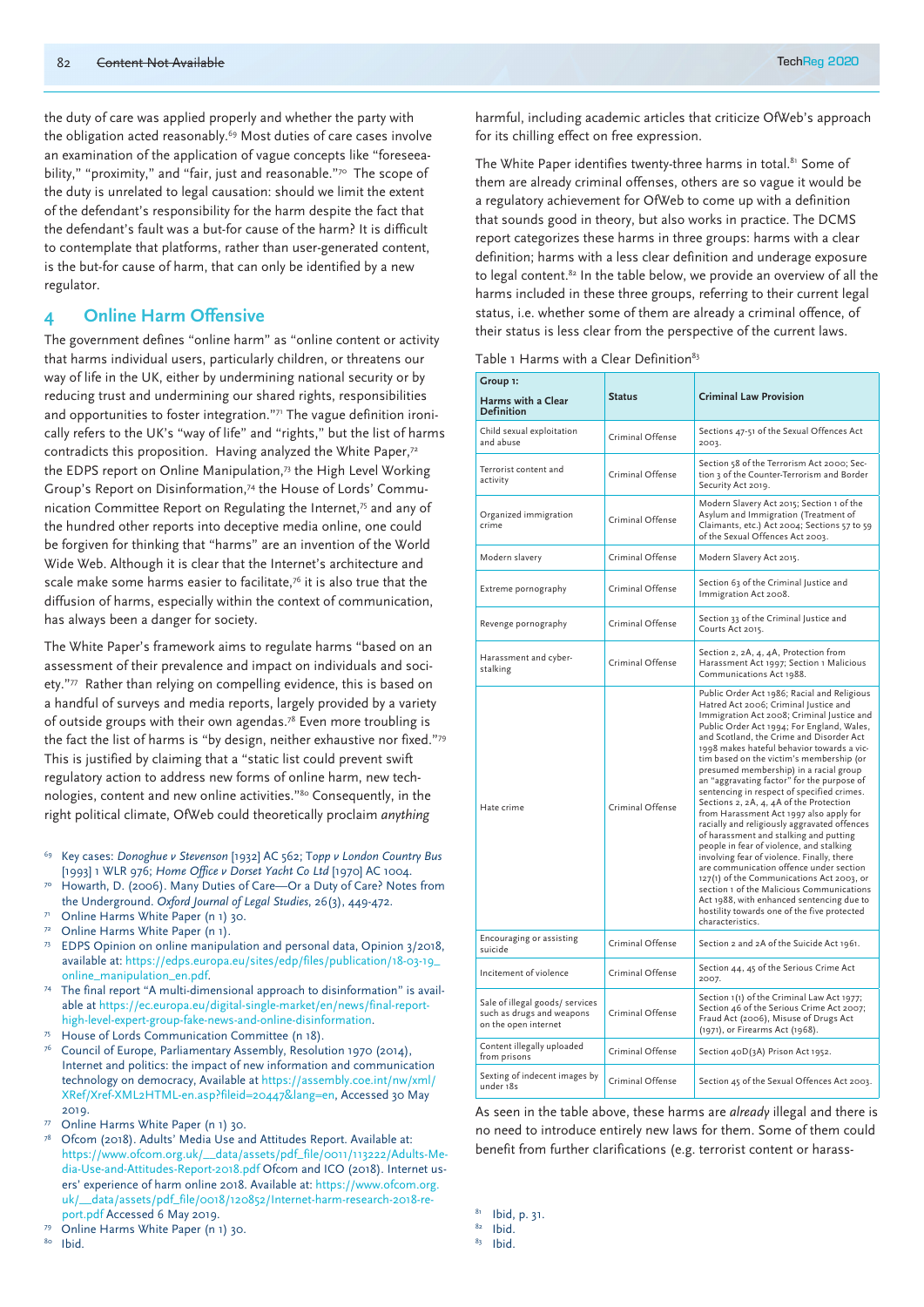ment and cyberstalking).<sup>84</sup> We argue that this should not be done within the overarching bundle of dissimilar harms as suggest in the White Paper.

| Table 2 Harms with 'less clear' definition <sup>85</sup> |  |  |
|----------------------------------------------------------|--|--|
|----------------------------------------------------------|--|--|

| Group 2:<br>Harms with 'less clear' | <b>Status</b>                                                                                                       | <b>Provision/Comment</b>                                                                                                                                                                                                                                                                                                                                                                                                                                                                                                                                                                                                                                                                                                                                                                                                                  |
|-------------------------------------|---------------------------------------------------------------------------------------------------------------------|-------------------------------------------------------------------------------------------------------------------------------------------------------------------------------------------------------------------------------------------------------------------------------------------------------------------------------------------------------------------------------------------------------------------------------------------------------------------------------------------------------------------------------------------------------------------------------------------------------------------------------------------------------------------------------------------------------------------------------------------------------------------------------------------------------------------------------------------|
| definition                          |                                                                                                                     |                                                                                                                                                                                                                                                                                                                                                                                                                                                                                                                                                                                                                                                                                                                                                                                                                                           |
| Cyberbullying and trolling          | Potentially criminal in some<br>instances, but vaguely defined<br>and with serious implications<br>for free speech. | Potentially subset of com-<br>munication offences under<br>section 2, 2A, 4, 4A of the<br>Protection from Harassment<br>Act 1997; Section 1 Malicious<br>Communications Act 1988,<br>but vague and depends on the<br>definitions, which are vague<br>and overlapping. 86                                                                                                                                                                                                                                                                                                                                                                                                                                                                                                                                                                  |
| Extremist content and<br>activity   | Criminal in many instances, but<br>vaguely defined and difficult to<br>apply uniformly.                             | Potentially Section 58 of the<br>Terrorism Act 2000; Section<br>3 of the Counter-Terrorism and<br>Border Security Act 2019, but<br>this is already covered by ter-<br>rorist content, so it is unclear<br>why the extremist content is<br>necessary as a "new harm."                                                                                                                                                                                                                                                                                                                                                                                                                                                                                                                                                                      |
| Coercive behavior                   | Vaguely formulated.                                                                                                 | Potentially Section 2, 2A, 4,<br>4A, Protection from Harass-<br>ment Act 1997; Section 1 Mali-<br>cious Communications Act<br>1988, but vague and depends<br>on the definition. This harm<br>can also be potentially con-<br>fused with existing offences,<br>such as harassment. Further<br>offence is found in section 76<br>of the Serious Crime Act 2015,<br>but it only relates to domestic<br>abuse cases.                                                                                                                                                                                                                                                                                                                                                                                                                          |
| Intimidation                        | Potentially criminal, but also<br>vaguely defined.                                                                  | Section 4 and 4A, Protection<br>from Harassment Act 1997,<br>already illegal, and serious<br>fear of violence offences in<br>Section 4 and 4a of the Pub-<br>lic Order Act 1986, so unnec-<br>essary as a vaguely defined<br>and subjective harm here. Its<br>vagueness could mean that<br>the harm may include legiti-<br>mate free speech.                                                                                                                                                                                                                                                                                                                                                                                                                                                                                              |
| Disinformation                      | Vague, regulation of "fake news"<br>is in progress.                                                                 | Potentially covered by Section<br>127(2)(a) or (b) of the Com-<br>munications Act 2003 and<br>Section 1 Malicious Commu-<br>nications Act 1988, ongoing<br>law reform in the area. Section<br>51 of the Criminal Law Act 1977<br>covers a bomb hoax; Hoaxes<br>involving noxious substances<br>or things are covered under<br>section 114(2) of the Anti-Ter-<br>rorism, Crime and Security<br>Act 2001; giving a false alarm<br>of fire exists under section<br>49(1) of the Fire and Rescue<br>Services Act 2004; imperson-<br>ating a police officer - section<br>90 of the Police Act 1996; sec-<br>tion 106 of the Representation<br>of the People Act 1983 offence<br>to make or publish any false<br>statement of fact in relation<br>to the personal character of a<br>candidate prior to or during an<br>election. <sup>87</sup> |

- The Law Commission, 'Abusive and Offensive Online Communications: A Scoping Report', Law Com No 381, at: https://s3-eu-west-2.amazonaws. com/lawcom-prod-storage-11jsxou24uy7q/uploads/2018/10/6\_5039\_LC\_ Online\_Comms\_Report\_FINAL\_291018\_WEB.pdf.
- 
- Online Harms White Paper (n 1)31.<br>The Law Commission (n 84) ¶ 8.8. The Commission also rightly points out the issues with studies that analyze these phenomena, such as: 'it is unclear whether the offending behavior being discussed would constitute a criminal offence under the criminal law, or whether the study is focused on generally unkind and unacceptable behavior, which falls short of an offence but is capable nevertheless of causing harm.' (emphasis by the authors).
- 87 But there are no offences of creating or spreading fake news per se in

| Violent content                             | Vaguely defined and problem-<br>atic - any violent content online,<br>including artistic speech could<br>be harmful.                              | It is unclear how this is dif-<br>ferent from harassment, fear<br>of violence, threat, stalking<br>extreme pornography,<br>and<br>and other already existing<br>criminal offences, as noted<br>above. Does it include artistic<br>speech, video games, films<br>and what implication can this<br>vaguely defined harm have on<br>free speech?                                                                                                                                                                                                                                                                                                                                                 |
|---------------------------------------------|---------------------------------------------------------------------------------------------------------------------------------------------------|-----------------------------------------------------------------------------------------------------------------------------------------------------------------------------------------------------------------------------------------------------------------------------------------------------------------------------------------------------------------------------------------------------------------------------------------------------------------------------------------------------------------------------------------------------------------------------------------------------------------------------------------------------------------------------------------------|
| Advocacy of self-harm                       | Dangerous precedent, blurs the<br>lines between free speech and<br>'advocacy', as well as support<br>self-harm support groups on<br>social media. | Not illegal, but the UK gov-<br>ernment has threatened to<br>introduce legislation if plat-<br>forms do not remove content<br>promoting self-harm. The Law<br>Commission notes "[publi-<br>cizing] or glorifying self-harm<br>not ostensibly criminal<br>is<br>either." <sup>88</sup> However, offence of<br>causing grievous bodily harm<br>with intent, contrary to sec-<br>tion 18 of the Offences Against<br>the Person Act 1861, could be<br>used here, provided that the<br>victim caused herself serious<br>harm with intent, so assisting<br>or encouraging such behavior<br>could be guilty of an offence<br>under sections 44 to 46 of the<br>Serious Crime Act 2007. <sup>89</sup> |
| Promotion of female geni-<br>tal mutilation | Criminal                                                                                                                                          | Female Genital Mutilation Act<br>2003 makes the Act illegal, but<br>there is no offence relating to<br>its promotion. but see ss. 44<br>- 46 of the Serious Crime Act,<br>intentionally encouraging or<br>assisting an offence; encour-<br>aging or assisting an offence<br>believing it will be committed;<br>and encouraging or assist-<br>ing offences believing one or<br>more will be committed. <sup>90</sup>                                                                                                                                                                                                                                                                           |

the UK, see Disinformation and 'fake news': Interim Report, Report of the Digital, Culture, Media and Sport Committee (2017-19) HC 363, available at https://publications.parliament.uk/pa/cm201719/cmselect/ cmcumeds/363/363.pdf. There are however civil remedies in defamation and media regulation. The ECHR in *Salov v Ukraine* (2007) 45 EHRR 51 held that Article 10 does not prohibit discussion or dissemination of information received, even if it is strongly suspected that this information might not be truthful. The Court suggested that otherwise it would deprive persons of the right to express their views and opinions about statements made in the mass media, and would therefore place an unreasonable restriction on the freedom of expression. For a broader discussion see B McNair, Fake News Falsehood, Fabrication and Fantasy in Journalism, Routledge, 2018; T McGonagle, "'Fake news': False fears or real concerns?" (2017) 35(4) *Netherlands Quarterly of Human Rights* 203

- <sup>88</sup> The Law Commission (n 84) ¶ 12.93, see also A Gillespie (2016), *Cybercrime: Key Issues and Debates*, Routledge, 200. As the Commission also finds, online communications promoting self-harm would need to pass the threshold of "obscene, indecent or grossly offensive" to be prosecuted under section 127 of the CA 2003. If considered obscene, its publication may be prosecuted under section 2 of the Obscene Publications Act 1959. This would need to ensure compatibility with the Human Rights Act 1998, as both the Commission and Gilespie warn. See The Law Commission (n 84) ¶ 12.95, or Gilespie ibid p. 201.
- See Law Commission (n 84)  $\P$  12.94. The Commission also questions the appropriateness of using criminal law in this context, ¶ 12.99.
- The Law Commission (n 84) | 12.64 notes: 'However, a general glorification of certain conduct, without an intention for a specific crime to be committed, would be difficult to fit within the terms of sections 44 to 46 of the SCA 2007'..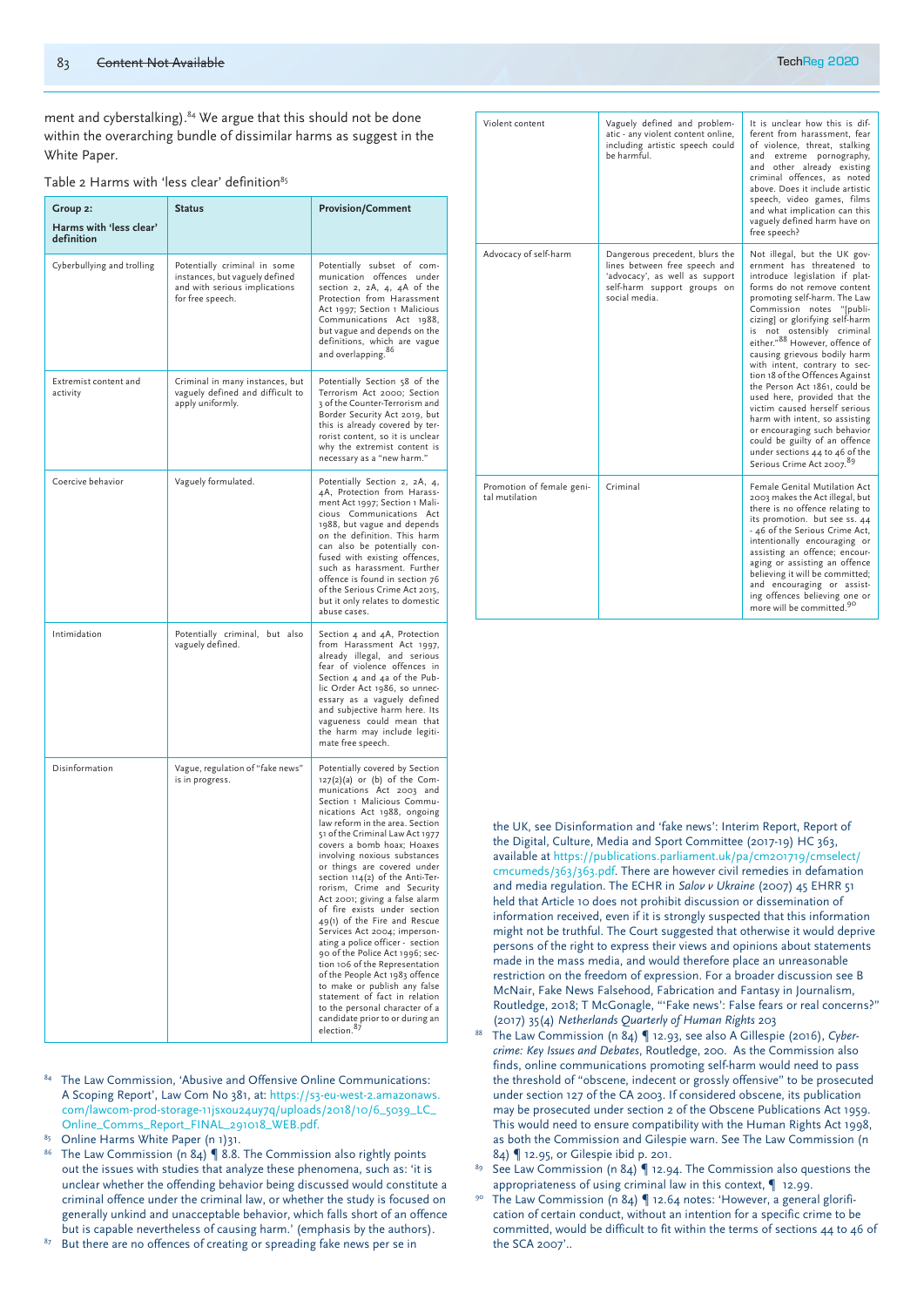#### Table 3 Underage exposure to Legal Content<sup>91</sup>

| Group 3:<br>Underage exposure to<br><b>Legal Content</b>           | <b>Status</b>                                                                                                                                                                                                                                                                                                                                                                               | Comment                                                                                                                                                                                                                                                                                                                                                                                                                                                     |
|--------------------------------------------------------------------|---------------------------------------------------------------------------------------------------------------------------------------------------------------------------------------------------------------------------------------------------------------------------------------------------------------------------------------------------------------------------------------------|-------------------------------------------------------------------------------------------------------------------------------------------------------------------------------------------------------------------------------------------------------------------------------------------------------------------------------------------------------------------------------------------------------------------------------------------------------------|
| Children accessing pornog-<br>raphy                                | Service providers' liability<br>for making pornographic<br>content available to persons<br>under 18.                                                                                                                                                                                                                                                                                        | Digital Economy Act 2017, s<br>14 requires providers to pre-<br>vent children from accessing<br>pornography, under a threat of<br>financial penalties (implemen-<br>tation has been delayed). <sup>92</sup>                                                                                                                                                                                                                                                 |
| Children accessing inappropri-<br>ate material                     | undefined,<br>Vague,<br>and<br>problematic - who decides<br>what is 'inappropriate' and<br>who decides whether a child<br>can access? What is the<br>role of parents and educa-<br>tion in helping kids under-<br>stand what is appropriate<br>for them to engage with?<br>Do we really want parents<br>determining what content a<br>child accesses about sexual<br>health is appropriate. | There are existing provisions<br>children<br>from<br>preventing<br>pornographic,<br>accessing<br>obscene and other prohibited<br>materials, as noted above.<br>'Inappropriate' as a category<br>is extremely vague and open to<br>interpretation, it is not certain<br>whether it includes harmful<br>online advertising, for example.<br>It could also affect free speech<br>of adults, children as well as<br>other rights such as privacy. <sup>93</sup> |
| Under 13s using social media<br>and under 18s using dating<br>apps | Already the rule; however,<br>enforced;<br>rarely<br>moral<br>panic.                                                                                                                                                                                                                                                                                                                        | This is a question of adequate<br>enforcement and age verifica-<br>tion, as noted above. <sup>94</sup>                                                                                                                                                                                                                                                                                                                                                      |
| Excessive screen time                                              | Moral panic.                                                                                                                                                                                                                                                                                                                                                                                | Evidence that the risk out-<br>weighs benefits have not been<br>conclusive and the real harm<br>is often overestimated by the<br>media and advocacy groups. <sup>95</sup>                                                                                                                                                                                                                                                                                   |

Even for "clear" harms, there is some dispute whether the definition is clear enough and to what extent these should even be criminalized (e.g. the definition of what defines "extreme pornography" is limited to the anus, genitals, breasts; necrophilia and bestiality, while excluding other injuries to the body).<sup>96</sup> Some other harms are, of course, indisputably illegal, e.g. content related to child abuse. In the "less clearly" defined harms group,<sup>97</sup> the scope of harm goes far beyond what is permitted by UK law in the offline world.

Some harms are not illegal in the offline world and some are difficult to define without adversely affecting protected free speech (e.g. trolling, violent content, intimidation or disinformation). The legislators have been avoiding to criminalize all trolling for instance, as a legal definition would potentially include legitimate free speech. Furthermore regulating "to achieve equivalent outcomes online and offline" requires a platform to determine the comparable offline offence. For example, Section 127 of the Communications Act 2003 is far more restrictive to online speech than any offline equivalent.<sup>98</sup> Thus, DCMS

- Online Harms White Paper (n 1) 31.<br>The UK Government has struggled to find the appropriate way to implement the age verification system, so the implementation and enforcement of this provision has been delayed a few times already, see J Waterson and A Hern, 'UK age-verification system for porn delayed by six months', (*The Guardian*, 20 Jun 2019), at: https://www.theguardian.com/technolo-
- $gg/2$ 019/jun/20/uks-porn-age-verification-system-to-be-delayed-indefinitely Regulation is not the silver bullet for all the risks associated with children using the Internet. The matrix of opportunities and risk associated with this is very complex, and researchers have identified various model to assess and address this risk, see e.g. Livingstone, Sonia, Mascheroni, Giovanna and Staksrud, Elisabeth, 'European research on children's internet use: assessing the past and anticipating the future', 2018 *New Media and Society*, 20 (3). pp. 1103-1122; E Staksrud (2013), *Children in the Online World: Risk, Regulation, Rights*, Aldershot: Ashgate.
- There are, however, many myths associated with this issue and the picture may not always be as presented in the media. See e.g. Livingstone, Mascheroni and Staksrud, ibid.
- <sup>95</sup> Livingstone, Sonia and Franklin, Keely (2018) Families with young children and 'screen time' advice. *Journal of Health Visiting*, 6 (9). pp. 434-439.
- Section 63. Criminal Justice and Immigration Act 2008.<br>Online Harms White Paper (n 1) 31.<br>Section 127 Communications Act 2003.
- 
- 

are suggesting that in order to achieve equivalent outcomes one needs tighter restrictions on online speech.

#### **5 Free Speech**

Article 10 of the European Convention on Human Rights reflects a middle ground between unfettered speech under the First Amendment of the US Constitution and the authoritarian approach to direct control of the media within a territory proposed by the Soviets.99 Beyond the Convention, the European "project" is rooted in concepts of dignity and social justice. The first pillar of the Treaty of Maastricht on European Union refers to and of social protection and equality between men and women.100 The European Social Model is based on the concept of social cohesion. That individuals should not have to put up with promulgation of views deeply hurtful to themselves or their communities is a basic tenet of this approach to the needs of a pluralistic society.

Article 10, Para 1 ECHR provides that the freedom of expression "shall include freedom to hold opinions and to receive and impart information and ideas without interference by public authority and regardless of frontiers." The same wording appears almost verbatim in Article 19, Para 2, of the International Covenant on Civil and Political Rights (ICCPR).101 Recent judgments from the ECtHR have highlighted State obligations to not only respect freedom of expression by refraining from interference and censorship, but also to ensure a favorable environment for inclusive and pluralistic public debate.<sup>102</sup> Thus, Article 10 requires the adoption of "positive measures" to protect the "passive" element (right to be correctly informed) of free expression.<sup>103</sup> There is a strong link between the two fundamental rights: an election process is "free" when, not only the electorate's choice is determined by access to the widest possible range of proposals and ideas, but also if the election results do not risk being distorted or altered by the dissemination of false information.

Article 10(2) of the European Convention contains a list of the exceptions to the right of free expression contained in 10(1).<sup>104</sup> Any limitations to this must be not only proportional but achieve a legitimate aim for which the restriction is in place, in accordance with the law, and is necessary in a democratic society. European Union activities must respect the proportionality principle and, in areas that did not fall within its exclusive competence, the principle of subsidiarity<sup>105</sup> which encourages regulation at the local level, "as close to the citizen

- 99 For a good overview of the debates of the foundations of free expression in international law, see Leiser M.R. (2019), 'Regulating Computational Propaganda: Lessons from International Law', *Cambridge International Law Journal* 8(2): 218-240.
- 100 Article 1 and 2 of the Treat of Maastrich on European Union; See also https://www.europarl.europa.eu/RegData/etudes/fiches\_techniques/2013/010103/04A\_FT(2013)010103\_EN.pdf
- <sup>101</sup> UN General Assembly, International Covenant on Civil and Political Rights, 16 December 1966
- <sup>102</sup> See *Lingens v Austria* (App No 9815/82) 8 July 1986; *Janowski v Poland*, Judgment (Merits), (App No 25716/94) 21 January 1999; *Tammer v Estonia*, (App. 41205/98), 6 February 2001; *Janowski v Poland*, Judgment (Merits), (App No 25716/94) 21 January 1999
- 103 J.F. Akandji-Kombe, Positive obligations under the European Convention on Human Rights. *A guide to the implementation of the European Convention on Human Rights—Human rights handbooks*, No. 7. 2007, Strasbourg: Council of Europe. Available at: https://rm.coe.int/168007ff4d. 104 Council of Europe, European Convention for the Protection of Human
- Rights and Fundamental Freedoms, as amended by Protocols Nos. 11 and 14, 4 November 1950
- 105 Article 5 of the EC Treaty; now Article 5(3) of the Treaty on European Union (TEU) and Protocol (No 2) on the application of the principles of subsidiarity and proportionality.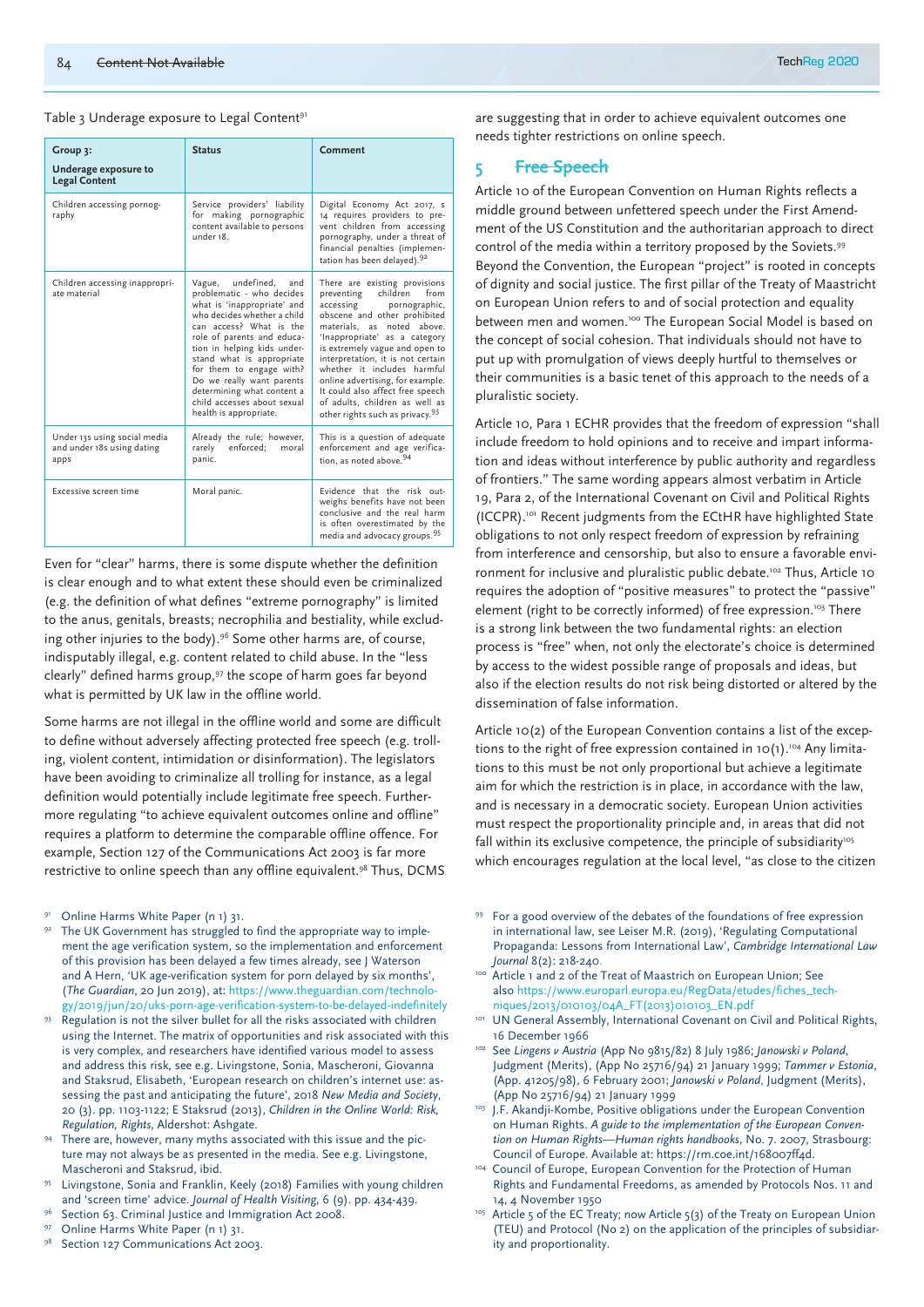#### as possible."106

While the European Court of Human Rights will generally not interfere with a Member State's margin of appreciation to determine whether a particular measure is "necessary," the ECtHR does not take kindly to measures that are not properly prescribed or satisfy the quality of law test, especially when it comes to expression.<sup>107</sup> However, Strasbourg is only engaged in "…applying the principle of subsidiarity when national authorities have demonstrated in cases before the court that they have taken their obligations to secure Convention rights seriously."108

What is it about free speech that irritates UK regulators? The Internet is a communications system without any front-end filter for user-generated content. It exists inside a legal system that has historically regulated different forms of non-digital speech. The framework for free expression as a *fundamental right* had to find a way to slot on top of an existing body of law that restricts speech in certain instances; for example, the longstanding law of copyright restricts the use of  $intellectual creation<sup>109</sup>$  and defamation law generally restrains speech that lowers the standing of one's reputation in the eyes of rightminded members of society.<sup>110</sup> Attributing responsibility (and in many cases, liability) was relatively straightforward when systems of information dissemination were limited to one-on-one or mediated communication.

Mass communication systems, like broadcasting and print journalism, have fought to be subject to narrow controls.<sup>111</sup> Media freedom in Europe has come about from hard battles that have established a set of legal principles and rules, alongside general duties and obligations.112 As a result, the media and the political class have a symbiotic relationship wherein the press might sit as a vital check on political power in one newspaper column and play the role of public relations conduit in another. The roles are enshrined in Convention Law and the European Union's Charter of Fundamental Rights and judgements of the European Court of Justice.<sup>113</sup>

The question that requires a clearer answer is what is an "offense" and when/why people do take offense. This may include some of the following considerations: unwarranted critique of/interference with sense of personal/collective identity; political opportunism; taking offence seriously: questions of principle/practice. Further, this begs three questions: first, where are appropriate limits to be drawn? Second, who should decide where these limits are? Third, is it legitimate ever to restrict freedom of expression to avoid the causing of offense to recipients of message?

Starting point to answering these key questions should be the assertion of the importance of free speech: "Freedom of expression constitutes one of the essential foundations of such a society, one of

- <sup>106</sup> http://www.europarl.europa.eu/factsheets/en/sheet/7/the-principle-of-subsidiarity (last accessed 18 September 2019). 107 *Sunday Times v United Kingdom* (Application no. 6538/74), 26 April 1979
- 
- <sup>108</sup> *Handyside v United Kingdom* (5493/72) at ¶ 49.
- 109 UK, Copyright, Designs and Patents Act 1988 c. 48.
- <sup>110</sup> UK, Defamation Act 2013, c. 26.
- <sup>111</sup> See e.g. F S Siebert (1952), *Freedom of the Press in England*, 1476–1776: The *Rise and Decline of Government Controls* (Urbana: University of Illinois Press) or J Rowbottom (2015), 'Entick and Carrington, the Propaganda Wars and Liberty of the Press' in A Tomkins and P Scott (eds), *Entick v Carrington: 250 Years of the Rule of Law* (Oxford, Hart).
- <sup>112</sup> J Rowbottom (2018), *Media Law* (Oxford, UK: Hart Publishing) 1-7. <sup>113</sup> Council of Europe, European Convention for the Protection of Human
- Rights and Fundamental Freedoms, as amended by Protocols Nos. 11 and 14, 4 November 1950; S*unday Times v United Kingdom* (Application no. 6538/74), 26 April 1979

the basic conditions for its progress and for the development of every man. Subject to Article 10 (2), it is applicable not only to 'information' or 'ideas' that are favorably received or regarded as inoffensive or as a matter of indifference, but also to those that offend, shock or disturb the State or any sector of the population. Such are the demands of that pluralism, tolerance and broadmindedness without which there is no 'democratic society'."114

Will users be banned or have their speech curtailed for spreading fake news, just because they are misinformed or not well-educated? Is sharing a review of a violent Korean film or a death metal song with a bloody video 'violent harmful content'? Does a platform need to take down Quentin Tarantino film previews too? The right to offend, shock and disturb is part of free expression. Speech should never be judged on its subjective effects on a user, but carefully weighed against clearly defined public interest and other human rights. The vague nature of harms as a group that is not illegal could be challenged under principles of the rule of law, proportionality and legal certainty.<sup>115</sup> This also contravenes the longstanding principle from Handyside v UK:116

Freedom of expression … is applicable not only to "information" or "ideas" that are [favorably] received or regarded as inoffensive or as a matter of indifference, but also to those that offend, shock or disturb the State or any sector of the population.<sup>117</sup>

However, the Internet has brought a wholesale change in not only how information was disseminated, but also in respect of the actors doing the broadcasting. Users now generate most of the Internet's content, with Article 10 engaging everything from low-level speech to news commentary to search engines display results.<sup>118</sup> With a variety of technology available to hide user identities and the web's architecture empowering the user to not only speak without fear of social censure, but also automate and propagate their voice, the search for the *right* actor to regulate has frustrated regulators who have spent the last decade searching for a way to characterize platforms as publishers to attach a regulatory code of content for the "harms" associated with social media platforms.

As platforms have no general obligation to monitor content, the White Paper also fails to address how it intends to comply with the e-Commerce Directive and corresponding case law on platform liability.119 The Online Harms White Paper claims, without explanation, that a 'duty of care' will somehow increase compliance:

'The new regulatory framework will increase the responsibility of

<sup>114</sup> *Handyside v United Kingdom* (5493/72) at ¶ 49.

UN, Declaration of the High-level Meeting of the General Assembly on the Rule of Law at the National and International Levels (2012), ¶ 8 http:// www.unrol.org/article.aspx?article\_id=192; EU, Charter of Fundamental Rights of the EU (2009), Article 49 (concerning the principles of legality and proportionality of criminal offences and penalties); European Convention on Human Rights, in particular 6(1), 7, 8(2), 9(2), 10(2) and 11(2). 116 ECtHR (1976) *Handyside v UK* (5493/72).

- <sup>118</sup> See e.g. *Google Spain, SL, Google Inc v Agencia Espanola de Proteccion de Datos* Case C-131/12 for search engine results; *Sunday Times v United Kingdom* (Application no. 6538/74), 26 April 1979 for news or *Mosley v United Kingdom* (Application no. 48009/08) 10 May 2011 for celebrity gossip as 'low level' speech. 119 EU, Directive 2000/31/EC of the European Parliament and of the Council
- of 8 June 2000 on certain legal aspects of information society services, in particular electronic commerce, in the Internal Market ('Directive on electronic commerce'), article 15; *Scarlet Extended SA v Société belge des auteurs, compositeurs et éditeurs SCRL* (SABAM) Case C-70/10; or the ECtHR case *Delfi AS v. Estonia* (Application no. 64569/09).

<sup>117</sup> Ibid ¶ 49.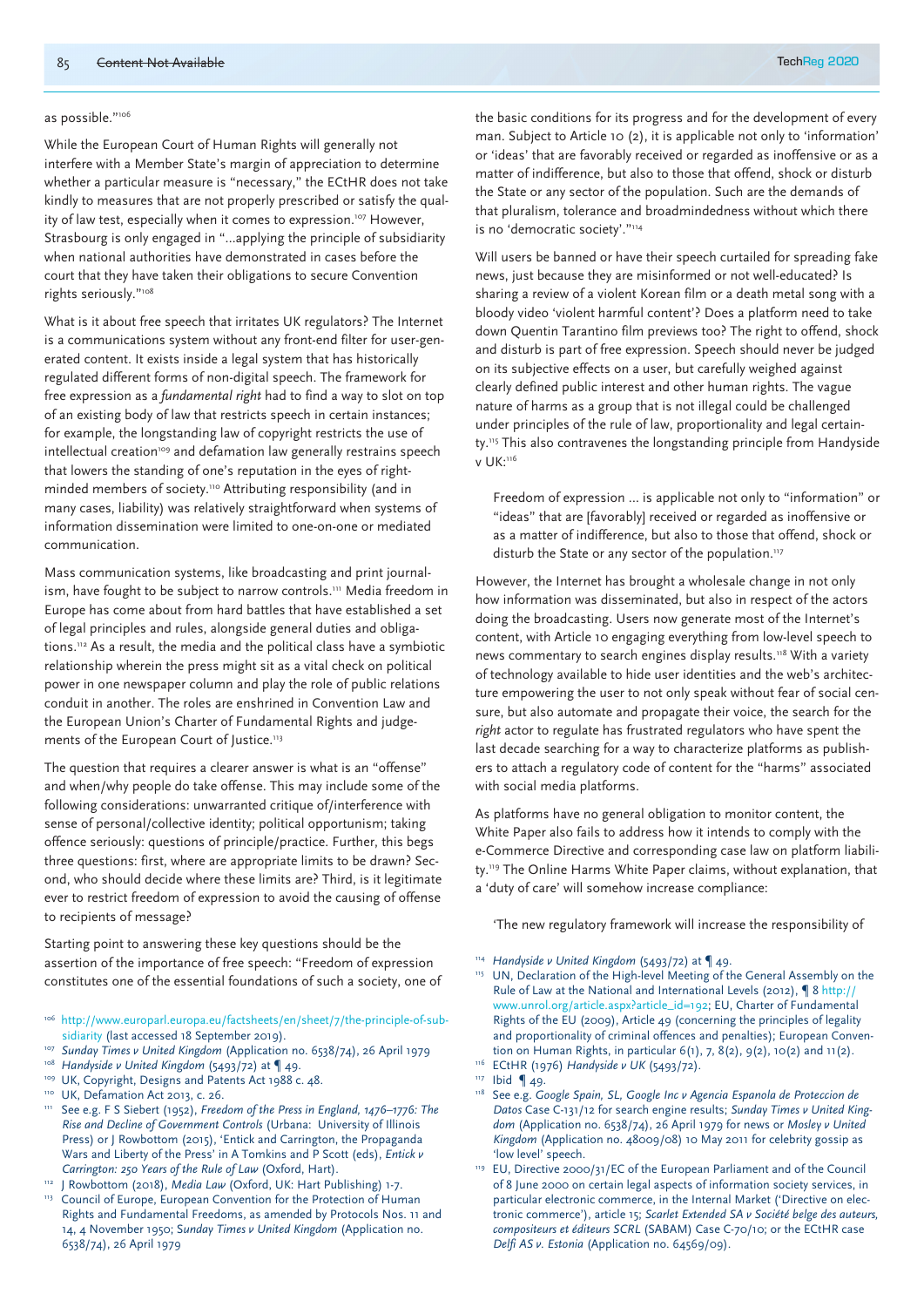online services in a way that is compatible with the EU's e-Commerce Directive, which limits their liability for illegal content until they have knowledge of its existence, and have failed to remove it from their services in good time'.120

However, 'intermediary liability' is not merely a creation of the e-commerce Directive. It may have been established by the e-Commerce Directive,<sup>121</sup> but it was implemented into UK law through the e-Commerce Regulations<sup>122</sup> and developed by subsequent case law in both the CJEU and UK Courts.<sup>123</sup>

This will have implications on the status of the law post brexit as well. Under Section 2 of the European Union (Withdrawal) Act 2018, the directives are not 'retained EU law', yet the domestic legislation that gives a directive effect in national law remains:

'Whereas other provisions of the e-Commerce Directive were implemented by the Electronic Commerce (EC Directive) Regulations 2002, article 15 was not specifically implemented through UK domestic legislation. Under section 2 of the European Union (Withdrawal) Act 2018 directives are not in themselves "retained EU law", only the domestic legislation made to implement them. However, under section 4 of the Act any prior obligations or restrictions of EU law which are "recognised and available in domestic law" will continue after Brexit. As article 15 has been recognised by domestic courts, including the Supreme Court in Cartier International AG and others v British Telecommunications Plc, it is likely to be considered retained law, **but uncertainty may remain until the matter is tested by the courts**' 124 [Emphasis Added]

The Directive provides a safe harbor for internet "hosts" (most of the companies the Government aims to regulate would fit into this category, including social media) and the protection from liability for illegal content stored on their platforms, provided that they do not have the *actual knowledge* about this content, and that they act promptly upon obtaining this knowledge.125 The Directive prohibits the general monitoring of Internet users for the purpose of detecting such content.<sup>126</sup> There is extensive CJEU case law on the matter<sup>127</sup> as well as the related ECtHR jurisprudence on Articles 8 and 10 of the ECHR and the liability of Internet platforms.<sup>128</sup> The Government claims the new regime will be compatible with the Directive, but given the scope and requirements of duty of care, this is uncertain.<sup>129</sup> The prohibition of general monitoring will almost certainly have to be violated; it would be practically impossible to identify and remove all the potentially "harmful" content without monitoring activities of all

- $120$  Ibid  $\P$  41.
- <sup>121</sup> Directive 2000/31/EC.
- 122 Regulations 17, 18, and 19 of the E-Commerce (EC Directive) Regulations 2002 SI 2002/2013.
- <sup>123</sup> In the UK, for example, *Godfrey v Demon Internet Service* [1999] EWHC 244  $(OB)$ .
- <sup>124</sup> House of Lords Communications Committee Report (n 18) 185.
- <sup>125</sup> EU, Directive 2000/31/EC of the European Parliament and of the Council of 8 June 2000 on certain legal aspects of information society services, in particular electronic commerce, in the Internal Market ('Directive on electronic commerce'), article 14.
- 126 Ibid, article 15.
- <sup>127</sup> For example, *Scarlet Extended SA v Societe Belge des Auteurs*, Compositeurs *et Editeurs SCRL* (SABAM) (C-70/10) [2011] E.C.R. I-11959 (24 November 2011).
- <sup>128</sup> *Delfi AS v. Estonia* (Application no. 64569/09); *Tamiz v the United Kingdom* (Application no. 3877/14) ECHR (12 October 2017); *Magyar Jeti Zrt v. Hungary* (Application no. 11257/16), 4 December 2018.
- <sup>129</sup> For example, *Tamiz v the United Kingdom* (Application no. 3877/14) [2017] ECHR (12 October 2017).

the users on a certain platform.

#### **6 Meet Ofweb, the UK's New Internet Overlord**

The proposed model, placed on statutory footing, will be co-regulation with initial responsibility handed to Ofcom, the United Kingdom's broadcasting regulator, while a new regulator (provisionally called 'Ofweb') is established. 130

The obvious questions that arises in a legal analysis is whether decisions made by Ofcom or Ofweb are subject to judicial review and what effects judicial review might have. In the UK, 'parliamentary sovereignty' ensures legislation cannot be reviewed by inferior courts; accordingly, this new regulatory system rooted in primary legislation cannot be subjected to judicial review. As the DCMS envisages that Ofcom's responsibilities will eventually be handed to Ofweb, judicial review can only have a role in most limited of circumstances; for example, codes of conduct and enforcement decisions. Furthermore, one can only raise proceedings in the UK on one of four grounds – (a) illegality, (b) procedural unfairness, (c) irrationality, or (d) incompatibility with human rights that are given effect by the Human Rights Act 1998. Therefore, the threshold for raising a judicial review against *any* specialist regulator in the UK is incredibly high. As a result of a failed petition for judicial review in *RT v Ofcom*131, one commentator was prompted to note: "the judgment was an all-out win for Ofcom. It demonstrated yet again how difficult it is to succeed in a judicial challenge against the decision of a specialist regulator unless it has failed to comply with its own procedures or due process".<sup>132</sup>

Furthermore, judicial review should not be seen as a viable appeals process for decisions. In fact, one cannot apply to the courts if there is an open and valid appeals process that could have been followed, nor can judicial review overturn an earlier decision; it can only determine whether that decisions were illegal, improper, or irrational. Judicial review can only nullify the act (i.e. it never actually happened) rather than overturning it. A regulator like Ofweb would then be free to make the same exact decision having corrected for the earlier, for example, procedural error.

Admittingly, putting platform regulation on a co-regulatory framework has its benefits (e.g. stronger legitimacy than self-regulation, based on powers given by the Parliament, expertise, principle-based regulation, flexibility, cooperation with the industry),<sup>133</sup> yet there is a danger in Ofweb uncritically replicating the existing model of broadcast regulation, which has a very different historical rationale and justification, onto the Internet. Broadcast regulation affects entities who have access to scarce resources, such as spectrum,<sup>134</sup> who produce and distribute content at a large scale, and exercise editorial control with little user-created and/or generated content.<sup>135</sup> The Americans have also rejected this approach. In *ACLU v Reno*, 136 the US Supreme Court famously rejected the argument that regulating the Internet was

- 130 Online Harms White Paper (n 1) | 5.15.
- <sup>131</sup> https://www.judiciary.uk/wp-content/uploads/2020/03/RT-v-Ofcom-approved-judgment-27.3.20.pdf.
- <sup>132</sup> https://smab.co.uk/first-court-decision-ofcom-impartiality.
- 133 See generally Christopher T. Marsden, 'Internet Co-Regulation and Constitutionalism: Towards a More Nuanced View' (August 29, 2011). Available at SSRN: https://ssrn.com/abstract=1973328 or Marsden (2011), Internet Co-Regulation: European Law, Regulatory Governance and Legitimacy in
- Cyberspace (Cambridge, UK: Cambridge University Press). 134 The radio spectrum is the part of the electromagnetic spectrum, widely used in modern technology, particularly in telecommunications and broadcasting. Examples of its use include TV, radio, mobile internet etc. see Wikipedia, Radio spectrum, https://en.wikipedia.org/wiki/Radio\_spectrum <sup>135</sup> Rowbottom (n 112) 280-288.
- <sup>136</sup> *Reno v. American Civil Liberties Union*, 521 U.S. 844 (1997).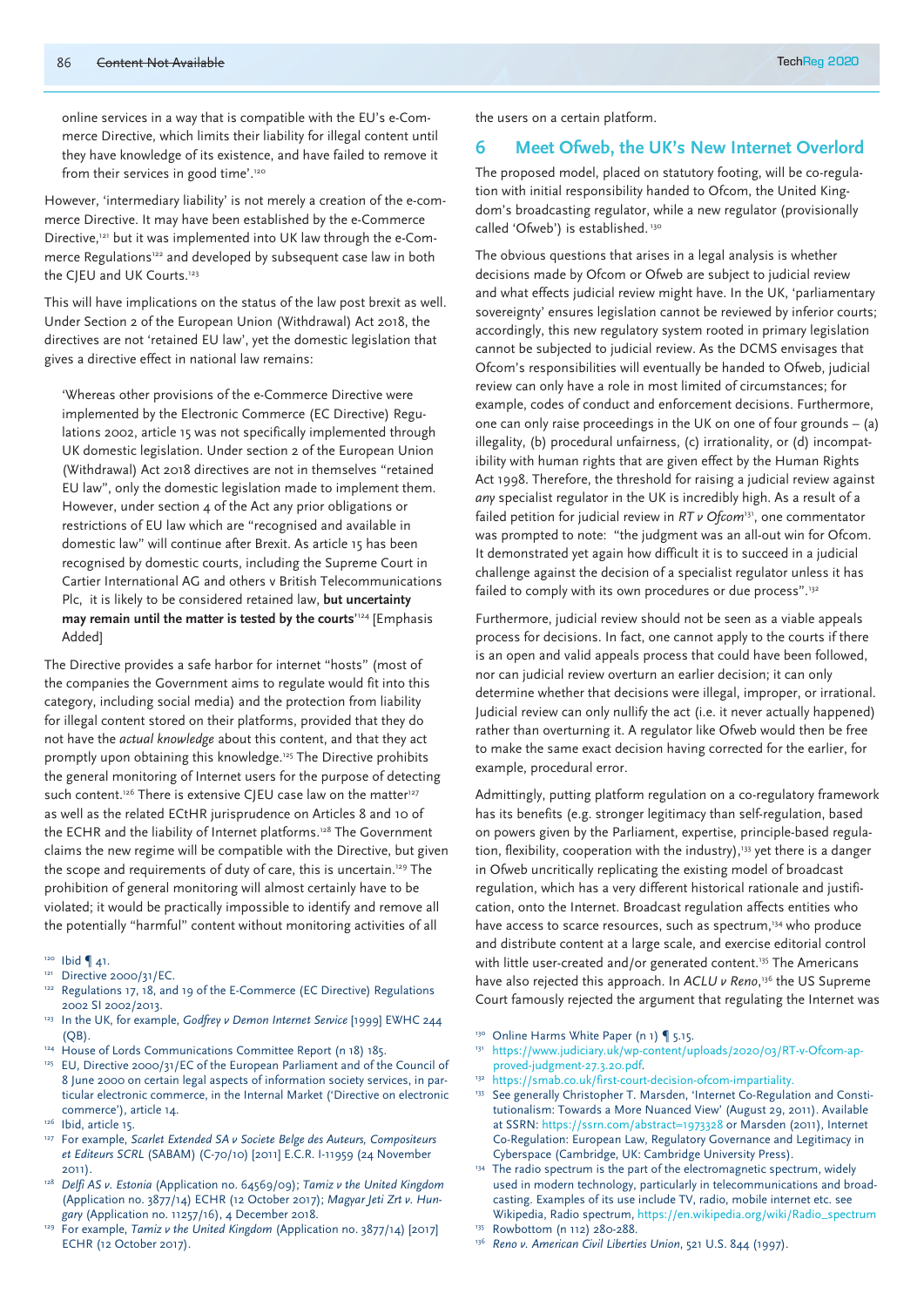justified on grounds that broadcasting platforms are heavily regulated for content.<sup>137</sup> The Court stated that regulating content was permitted in broadcasting contexts because viewers had little control over what they were exposed to; however, users have to take a series of affirmative action to access the online content they want to see.<sup>138</sup> In addition to this, users also produce different types of content in ways unimaginable for broadcast.

In a case before the European Court of Human Rights, the Court recognized the difficulty applying broadcasting codes to Internet platforms:

It is true that the Internet is an information and communication tool particularly distinct from the printed media, especially as regards the capacity to store and transmit information. The electronic network, serving billions of users worldwide, is not and potentially will never be subject to the same regulations and control.<sup>139</sup>

The Court also recognizes that the risk of harm online is different to that of broadcast and press media.

The *risk of harm* posed by content and communications on the Internet to the exercise and enjoyment of human rights and freedoms, particularly the right to respect for private life, is certainly higher than that posed by the press. Therefore, the policies governing reproduction of material from the printed media and the Internet may differ. The latter undeniably have to be adjusted according to the technology's specific features in order to secure the protection and promotion of the rights and freedoms concerned.<sup>140</sup>

Note the Court's two concerns about the risk of harm by content and communications to first, the interference with other rights; and, second, that technology-specific features require adjustments to "secure the protection and promotion of the rights and freedoms concerned."141

Regulation over broadcasting has a much smaller impact than on individual speech. There are no scarce resources; however, there is peer-to-peer sharing, user-generated content, and individually created, but non-filtered speech. Furthermore, the press' self-regulatory model is a result of a long and exhausting struggle against historically regulated sectors like the press.142 On the other hand, the Internet was founded on - and still largely embraces - the libertarian principle of openness.143 Chapter Six of the House of Lords Communications Committee report suggests a new Parliamentary Joint Committee to ensure the regulator does not act on their own.144 If implemented, there would be a tripartite regulatory relationship between 'Ofweb' (the regulator), the Government via the Cabinet Office and Parliament via a new Joint Committee. This is not independence; on the contrary, it is government using platforms as proxies to control the Internet.

Beyond the inappropriateness of using broadcasting's model to

- <sup>139</sup> ECtHR, Judgment of 5 May 2011, *Case of Editorial Board of Pravoye Delo and Shtekel v Ukraine,* (Application No. 33014/05) at ¶ ;See also Judgment of 16 June 2015, Case of *Delfi AS v Estonia* (Application no. 64569/09).
- 140 Editorial Board at | 36 (emphasis added).
- 141 Editorial Board at 163.
- <sup>142</sup> Rowbottom (n 111).
- 143 John Perry Barlow, A Declaration of the Independence of Cyberspace, available at: https://www.eff.org/cyberspace-independence.
- <sup>144</sup> House of Lords Communications Committee (n 18) chapter 6.

regulate the Internet, the intricacy of meeting "economically effective and socially just"<sup>145</sup> targets means that there is no uniformly accepted regulatory technique for digital technologies.<sup>146</sup> Rather, numerous possibilities exist within the categories of self-regulation, state regulation and "multi stakeholder co-regulation."<sup>147</sup> Each option carries advantages and disadvantages,<sup>148</sup> satisfying and undermining different notions of legitimacy,<sup>149</sup> such that implementation is fraught and "cynicism is at least partly justified."<sup>150</sup>

Asking a public authority to make specific rules can result in regulatory capture or a climate of resistance between the regulated and regulators and an impediment to higher performance.<sup>151</sup> Moreover, the strong intervention of public authority who represent the overall interests of the state may cause undue influence on the assessment through external factors. Both political and economic considerations can damage the advantages associated with the top-down model of platform regulation. There is also the risk of the most restrictive content laws becoming the norm across multiple platforms, regardless of the audience and user demographics. Schultz calls this the "slowest ship in the convoy problem"– the universal availability of information on the Internet might produce universal effects.<sup>152</sup> All platforms would have to comply with the most restrictive (i.e. the "slowest ship") standard.

#### **7 Recommendations**

Placing a duty of care on platforms for user-generated content that may cause harm will chill free expression and conflates the well-established common and statutory duty of care with clear duties and actual injuries. The least we could do is refer to the "duty" as "the duty to comply with existing regulation," or just maintain general terms of legal and regulatory obligations and duties. The government needs to reacquaint itself with the historical rationales for regulating broadcast (initially unregulated with increasing regulation amid scarce resources) or the press (initially heavily regulated with gradual deregulation and strengthening of media freedom).<sup>153</sup>

Whilst it is clear that there are problems with online platforms, their power and different harms that arise as a consequence,<sup>154</sup> most of the identified harms in the White Paper could be remedied with proper co-regulation of actors operating online, and enhanced obligations to cooperate with law enforcement over a variety of existing forms of

- <sup>145</sup> Brown, I., & Marsden, C. T. (2013). *Regulating code: Good governance and better regulation in the information age*. (Boston: MIT Press) ix; See also Orla Lynskey (2015), *The Foundations of EU Data Protection Law* (Oxford: OUP) at Page 47.
- <sup>146</sup> Brown & Marsden (n 145) 1; See also Terry Flew (2018), 'Technology and Trust: The Challenge of Regulating Digital Platforms' (Korean Association for Broadcasting and Telecommunications Studies) 9-11.

- 
- 149 Black, J. (2008). Constructing and contesting legitimacy and accountability in polycentric regulatory regimes. *Regulation & governance*, 2(2), 137-164 at Page 145.
- 150 Brown & Marsden (n 145) 3.
- <sup>151</sup> Baldwin R, Cave M, Lodge M. (2012) *Understanding regulation: theory, strategy, and practice*. (Oxford University Press on Demand)108-110.
- 152 Schultz, T. (2008). Carving up the Internet: jurisdiction, legal orders, and the private/public international law interface. *European Journal of International Law*, 19(4), 799-839 at 813 citing Zittrain, ' Be Careful What You Ask For: Reconciling a Global Internet and Local Law', in A. *Thierer and C.W. Crews (eds) (2013), Who Rules the Net? Internet Governance and Jurisdiction* (Cato Institute) 17.<br><sup>153</sup> Rowbottom (n 153) 2 -5, 256 – 288.
- 
- 154 As the EU recognises and addresses in the ongoing attempt to reform platform liability, inter alia. See e.g. European Commission, 'Shaping Europe's digital future' (COM (2020)0067), 19 February 2020.

<sup>137</sup> Ibid at 845, 870.

<sup>&</sup>lt;sup>138</sup> Idem at 854.

<sup>&</sup>lt;sup>147</sup> Ibid at Page 2.<br><sup>148</sup> Ibid at Page 2-3.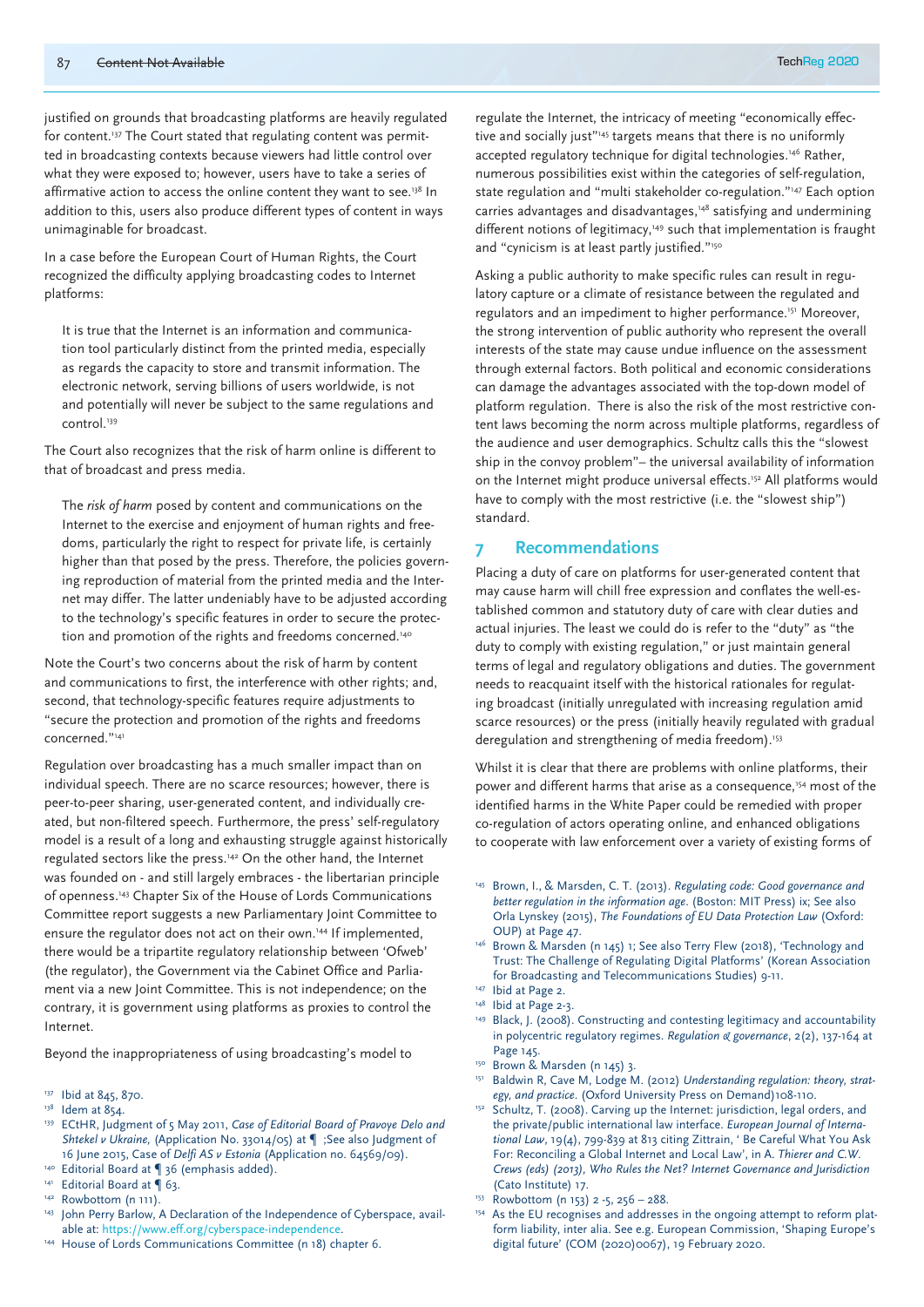criminal speech and behavior. Because of the extent of the impact of regulation on the digital rights of users, judicial oversight is crucial, and any regulator should be independent with pathways for judicial remedies and reviews. Furthermore, it is insufficient to base platform regulation on a handful of user submissions and surveys. Although Ofcom's annual survey is widely cited throughout, albeit quite selectively, any additional harms subject to further regulation need to be based on clear and unambiguous evidence.<sup>155</sup> As our analysis shows, the concept of "online harms" is vague and it should be dropped entirely. Any additional harm criminalized in the future needs to be clearly defined, well evidenced and regulated in the public interest.

Additionally, it is suggested that companies do not rely on technology solely, but human oversight should also be a requirement wherever there are takedown procedures in place. Automated systems and AI are not reliable enough to be used alone, as we have seen in the case of the YouTube Content ID system<sup>156</sup> and the likelihood of errors.<sup>157</sup> Speech assessment includes qualitative questions on whether content should be treated differently to information offline for every individual user (*the parity principle*, for example).<sup>158</sup> For this to happen, the platform will need to understand the context of exchanges between every user on a platform and how people communicate offline with one another.159 Different platforms have different social norms and communication practices and this should be respected (e.g. it is not realistic to expect the same language on 4Chan, Reddit, and Mumsnet).

Using technology to search for fake news is potentially problematic with false positives potential affecting media pluralism.160 In *Jersild v Denmark*, 161 the court stated that "the methods of objective and balanced reporting may vary considerably, depending among other things on the media in question."<sup>162</sup> Second, Article 10 ECHR "protects not only the substance of the ideas and information expressed, but also the *form* in which they are conveyed."163 The observation that "the methods of objective and balanced reporting may vary considerably''164 takes on increased importance in contemporary times. In the current "post-truth" era, fake news, misinformation and disinformation are widely generated and disseminated by a range of actors (and algorithmic techniques) and they compete fiercely with one another for the public's attention and acceptance.

More generally, the White Paper also lacks the clarity necessary in

- <sup>155</sup> For a good example of how evidence submitted to the Committee has been bastardized to make a political point, see Goldman, Eric, The U.K. Online Harms White Paper and the Internet's Cable-ized Future (2019). *Ohio State Tech. L.J.*, Forthcoming. Available at SSRN: https://ssrn.com/
- abstract=3438530 at Page 2.<br><sup>156</sup> YouTube, 'How Content ID Works' https://support.google.com/youtube/ answer/2797370?hl=en; J Bailey, 'YouTube Beta Testing Content ID For Everyone' (*Plagiarism Today*, 2 May 2018) https://www.plagiarismtoday. com/2018/05/02/youtube-beta-testing-content-id-for-everyone/.
- <sup>157</sup> J M Urban, J Karaganis, and B Schofield, 'Notice and Takedown in Everyday Practice', *UC Berkeley Public Law Research Paper* No. 2755628. http://dx.doi. org/10.2139/ssrn.2755628.<br><sup>158</sup> Online Harms White Paper (n 1)
- 
- 159 This is virtually impossible, see Banerjee, S., Chua, A. Y., & Kim, J. J. (2017). Don't be deceived: Using linguistic analysis to learn how to discern online review authenticity. *Journal of the Association for Information Science and Technology*, 68(6), 1525-1538.
- <sup>160</sup> Heins, M., & Beckles, T. (2005). *Will fair use survive? Free expression in the age of copyright control.* Marjorie Heins.
- <sup>161</sup> *Jersild v Denmark*, ECtHR 23 September 1994 (GC), ECLI:CE:ECHR:1994:- 0923JUD001589089, Series A no. 298.<br>Ibid ¶ 31.
- 
- <sup>163</sup> ECtHR, *Autronic AG v Switzerland* (1990) 12 EHRR 485, [47]
- <sup>164</sup> *Bladet Tromso and Stensaas v Norway*, 20 May 1999, [59].

law. The regulatory framework must be accessible: users "must be given an indication that is adequate in the circumstances of the legal rules applicable to a given case."165 Secondly, users must be able to moderate their behavior in line with what is reasonably foreseeable.166 Users "must be able - if need be with appropriate advice - to foresee, to a degree that is reasonable in the circumstances, the consequences which a given action may entail."<sup>167</sup> The White Paper's proposed framework is vague and insufficient and lacks the clarity to "give individuals an adequate indication as to the circumstances in which and the conditions on which the authorities are empowered to resort" to any such measures.<sup>168</sup>

The White Paper falls short by not properly considering alternatives to its proposed measures. We point out some alternatives below with the purpose of demonstrating that alternative recommendations would be conceivable, rather than attempting to develop these fully.

- 1. **Reform Intermediary liability**. An alternative way to respond to the "online harms" identified in the White Paper is reformation of the liability provisions of the e-Commerce Directive, in line with the Regulations adopted in the last mandate of the European Commission. The general principle of a harmonized, graduated, and conditional exemption continues to be needed as a foundational principle of the Internet. The principle, however, needs to be updated and reinforced to reflect the nature of the services in use today. This could mean that the notions of mere conduit, caching and hosting service could be expanded to explicitly include other services. In some instances, this can amount to codifying existing case law (e.g. for search engines or Wi-Fi hotspots), while in other cases a clarification of its application to collaborative economy services, cloud services, content delivery networks, domain name services, etc. is necessary. Building on concepts like editorial responsibility<sup>169</sup>, actual knowledge<sup>170</sup> and degree of control<sup>171</sup>, the concept of active/passive hosts should be replaced by more appropriate concepts that reflect the technical reality of today's services.172
- 2. **General monitoring and automated filtering**. While the prohibition of general monitoring obligations should be maintained as another foundational cornerstone of Internet regulation, specific
- <sup>165</sup> ECtHR The Sunday Times v. the United Kingdom (No. 1), 6538/74, 26 April 1979 at ¶ 49.
- <sup>166</sup> *Rekvényi v Hungary*, 25390/94, 20 May 1999, At ¶ 34f.
- <sup>167</sup> ECtHR *The Sunday Times v. the United Kingdom* (No. 1), 6538/74, 26 April 1979 at ¶ 49.
- <sup>168</sup> Ibid, at at ¶ 49; See also *Malone v United Kingdom* Application
- no. 8691/79, 2 August 1984 at [67].<br><sup>169</sup> For example, See The New Definitions Of "Audiovisual Media Service" (Article (1)(a)(i)) and "Video-Sharing Platform Service" (Article (1)(b)(aa) and Article 1(D)(Bb) of Directive (EU) 2018/1808 of the European Parliament and of the Council of 14 November 2018 amending Directive 2010/13/ EU on the coordination of certain provisions laid down by law, regulation or administrative action in Member States concerning the provision of audiovisual media services (Audiovisual Media Services Directive) in view of changing market realities.<br><sup>170</sup> Note 123, supra.
- 
- 171 L'Oreal v eBay Case C324/09, 12 July 2011 at ¶ 116, 123, 145; See also Article 14(2), e-Commerce Directive
- <sup>172</sup> For some other approaches see, for instance: C. Angelopoulos C. and S. Smet, 'Notice-and-fair-balance: how to reach a compromise between fundamental rights in European intermediary liability', (2016) *Journal of Media Law*, 8(2); S. Stalla-Bourdillon (2017), 'Internet Intermediaries as Responsible Actors? Why It Is Time to Rethink the Ecommerce Directive as Well', in Taddeo M., Floridi L. (eds), *The Responsibilities of Online Service Providers*. Law, Governance and Technology Series, vol 31. (Heidelberg etc: Springer).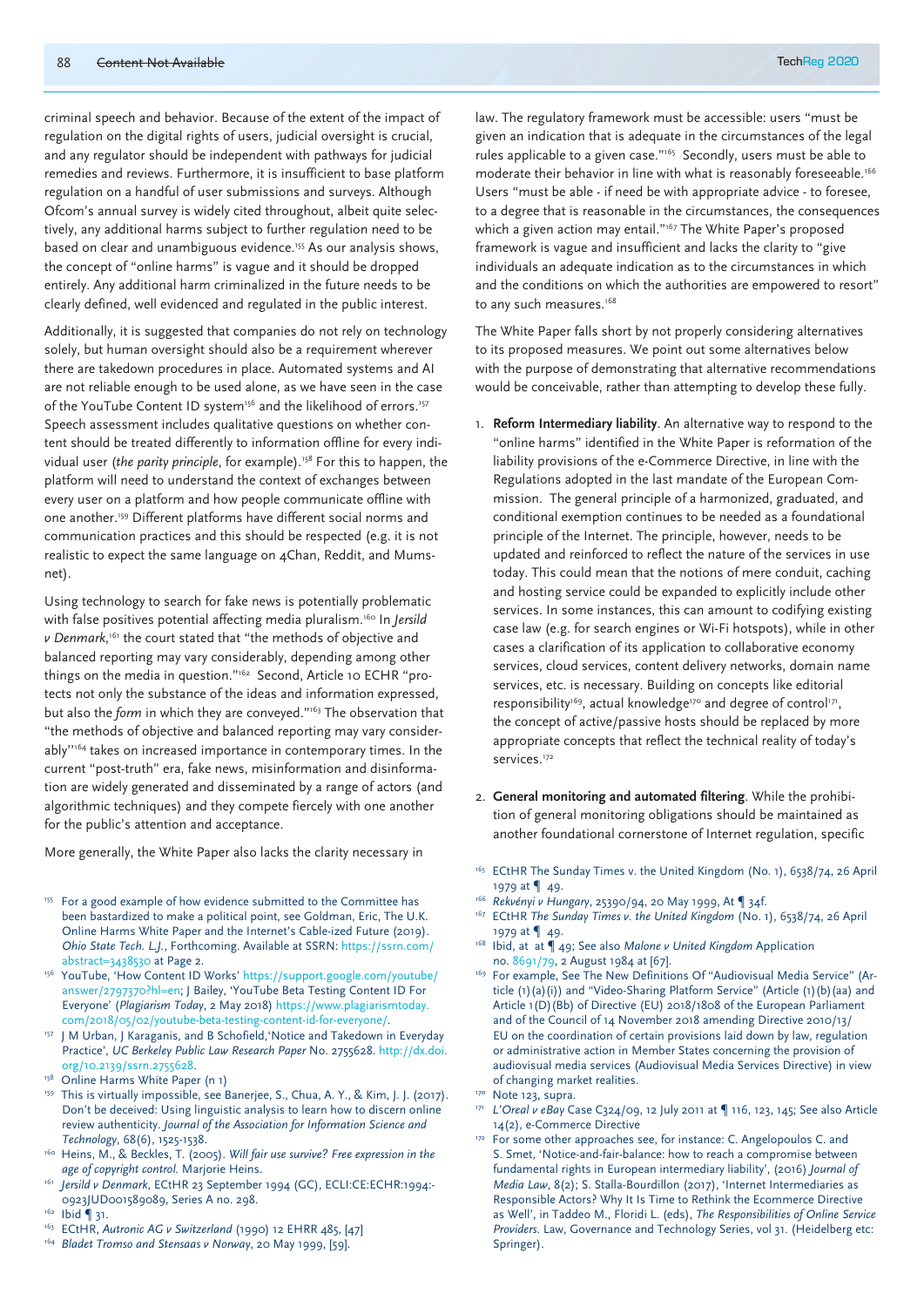provisions governing algorithms for automated filtering technologies - where these are used - should be considered, to provide the necessary transparency and accountability of automated content moderation systems.

3. **Regulating content moderation**. Uniform rules for the removal of illegal content like illegal hate speech should be made binding across the EU. Replacing notice-and-takedown with notice-andaction rules could be tailored to the types of services, e.g. whether the service is a social network, a mere conduit, or a collaborative economy service, and where necessary to the types of content in question, while maintaining the maximum simplicity of rules. The feasibility of introducing thresholds could be examined in this context, taking due account of the size and nature of the service provider and of the nature of the potential obligations to be imposed on them. Building on the Recommendation on Illegal Content,<sup>173</sup> binding transparency obligations would also be at the heart of a more effective accountability framework for content moderation at scale and would complement recently adopted rules under the Audiovisual Media Services Directive<sup>174</sup> or the modernization of the EU copyright rules.<sup>175</sup> Increasing transparency for algorithmic recommendation systems of public relevance like social media news feeds should be examined. At the same time, these rules should prohibit allowing Member States to impose parallel transparency obligations at national level, providing for a simple set of rules that comply with the Manila principles<sup>176</sup> on content moderation and intermediary liability in the European Union.

### **8 Conclusions: Broad and Flawed**

The Internet is not a "safe space," nor was it intended to be. Without a doubt, the Internet is a complicated space; however, it also makes us look at humankind's most unsavory characteristics in a way never imagined before. Accordingly, we should look at platforms as a blessing, not a burden. How else could we know that so many people think like us at the same time as hold such divergent, even abhorrent views? Yet the White Paper goes beyond turning the Internet into a virtual soft play area where everyone has to watch what they say, what they do, and how they act. It burdens the platform with a duty of care to police the speech of its patrons, under the threat of sanctions for what might be offensive or intimidating and might cause harm. This is a prime example of the "chilling effects" of content moderation. Furthermore, platforms have undertaken significant self-regulatory responses to mitigate the threat of co-regulation. For example, Facebook launched an Independent Oversight Board and charter for

- 173 Commission Recommendation on measures to effectively tackle illegal content online, Commission Recommendation of 1.3.2018 on measures to effectively tackle illegal content online (C(2018) 1177 final), Available at https://ec.europa.eu/digital-single-market/en/news/commission-recommendation-measures-effectively-tackle-illegal-content-online, (last accessed 19 September 2019). 174 Directive 2010/13/EU of the European Parliament and of the Council of 10
- March 2010 on the coordination of certain provisions laid down by law, regulation or administrative action in Member States concerning the provision of audiovisual media services.
- 175 Directive (EU) 2019/790 of the European Parliament and of the Council of 17 April 2019 on copyright and related rights in the Digital Single Market and amending Directives 96/9/EC and 2001/29/EC
- 176 Manila Principles on Intermediary Liability Best Practices Guidelines for Limiting Intermediary Liability for Content to Promote Freedom of Expression and Innovation, Available at https://ec.europa.eu/digital-single-market/en/news/commission-recommendation-measures-effectively-tackle-illegal-content-online (last accessed 19 September 2019).

content moderation on its site.<sup>177</sup>

In what feels like ancient history, the Special Rapporteur on the promotion and protection of the right to freedom of opinion and expression, David Kaye, warned in 2011 against the adverse effects that disproportionate regulation of content might have on free speech.<sup>178</sup> To address this, he recommends:

States should only seek to restrict content pursuant to an order by an independent and impartial judicial authority, and in accordance with due process and standards of legality, necessity and legitimacy. States should refrain from imposing disproportionate sanctions, whether heavy fines or imprisonment, on Internet intermediaries, given their significant chilling effect on freedom of expression.<sup>179</sup>

Furthermore, there is little evidence that the data published in the Online Harms White Paper or the House of Lords Communications Committee will change anyone's opinion or behavior. Opinion on platform regulation will always remain divided along deeply held beliefs about the constitutional merits of criminal prohibitions in areas like hate speech and the role of private actors in content regulation. Rather than assuming every view different from our own results in harm and place a burden on online services to remove them, we need to develop techniques and strategies for defeating ideology through competition in the marketplace of ideas. With so many special interests competing with each other for the attention of lawmakers, each with their own agenda in protecting identifiable stakeholders, regulation should be forward-thinking and dynamic, and protect the principles of free expression and media pluralism, rather than take action to inhibit and control. In hindsight, it is quite surprising that there was not more emphasis on enhanced cooperation between platforms and law enforcement.

The Internet is for expression – it is for argument, emotion, anger, purchasing, love, sex, and sharing. Expression is its bread and butter. All of the above, of course, come with negative consequences. Arguments can turn into violence, emotions can run high and lead to regret, anger can cause permanent damage, love can turn to heartbreak, sex can lead to objectification and pain, and sharing can be a violation of someone else's rights. We are already well-equipped to deal with this through different forms of online offences such as harassment, revenge porn and other communication offences. Some of these, as suggested by the Law Commission, should be reviewed and consolidated,<sup>180</sup> but this will be dealt with through criminal law reforms, and not the vaguely imposed duty of care that threatens fundamental rights online. Behind all of this is the harm associated with regulatory capture, the protectionist mindset of 'something must be done,' and the problem of regulating the wrong actors.

Imposing a duty of care on platforms inadvertently creates a framework for crushing dissent, plurality, diversity, "British values,"<sup>181</sup> and

sight-board-structure (last accessed 19 September 2019). 178 HRC, Report of the Special Rapporteur on the promotion and protection of the right to freedom of opinion and expression, 06 April 2019, available at: https://documents-dds- ny.un.org/doc/UNDOC/GEN/G18/096/72/PDF/ G1809672.pdf

- 180 Note 76, Supra 328-334.
- 181 UK, Department for Education, Promoting fundamental British values as part of SMSC in schools, Departmental advice for maintained schools, November 2014, at: https://assets.publishing.service.gov.uk/government/ uploads/system/uploads/attachment\_data/file/380595/SMSC\_Guidance\_

<sup>&</sup>lt;sup>177</sup> Establishing Structure and Governance for an Independent Oversight Board, Available at https://newsroom.fb.com/news/2019/09/over-

<sup>179</sup> Ibid 19.